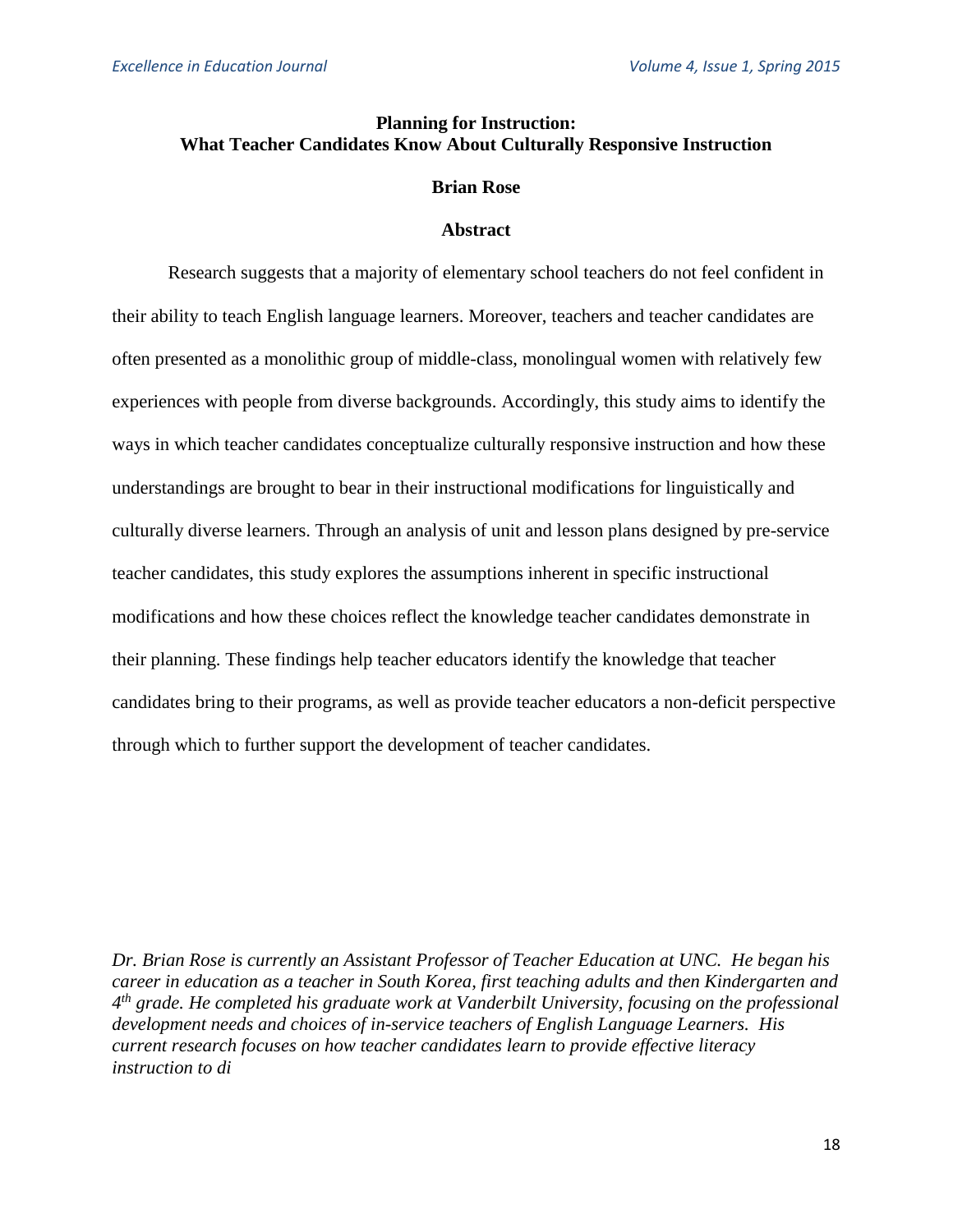Over the last twenty years, the United States has experienced a significant demographic shift. Much of this shift has been seen in minority populations, most noticeably among Spanish speakers. The Census Bureau (2003) reported that in 1990, almost 32 million people, or approximately 14% of the total population of the U.S., spoke a language other than English at home. Approximately half of those people who reported speaking another language spoke Spanish. In 2000, however, almost 47 million people, or close to 18% of the nation's population, reported speaking a language other than English, with 28 million speaking Spanish. In other words, not only is the Spanish-speaking population overwhelmingly the largest non-English speaking group in the United States, it continues to grow ever larger. Not surprisingly, then, the U.S. has also seen a similar demographic shift among school-aged children during the same time period. In 1990, one in every eight students in U.S. public schools was Hispanic (Pew, 2008), but in 2012, this ratio was a little more than one in every five students (Pew, 2012). Current estimates place this population at around 12 million students, possibly increasing to 28 million by the year 2050. Also by 2050, non-Hispanic school-aged students will increase in number by a mere 4% to 45 million, up from 43 million (Pew, 2008). Upwards of 70% of Hispanic students currently report speaking a language other than English in the home, and these students, many unable to completely understand the language of instruction, are too large a group to ignore.

While in years past many English language learners (ELLs) may have lived and attended schools primarily in urban areas, today, ELLs attend schools in urban, suburban, and rural schools alike. In fact, as of the 2007-08 school year, nearly three quarters of *all* public schools across the country enrolled at least one student who had been identified as limited English proficient (Keigher, 2009). American schools are required to provide academic support services to ELLs such as pull-out ESL classes, sheltered content instruction, or bilingual aides. However,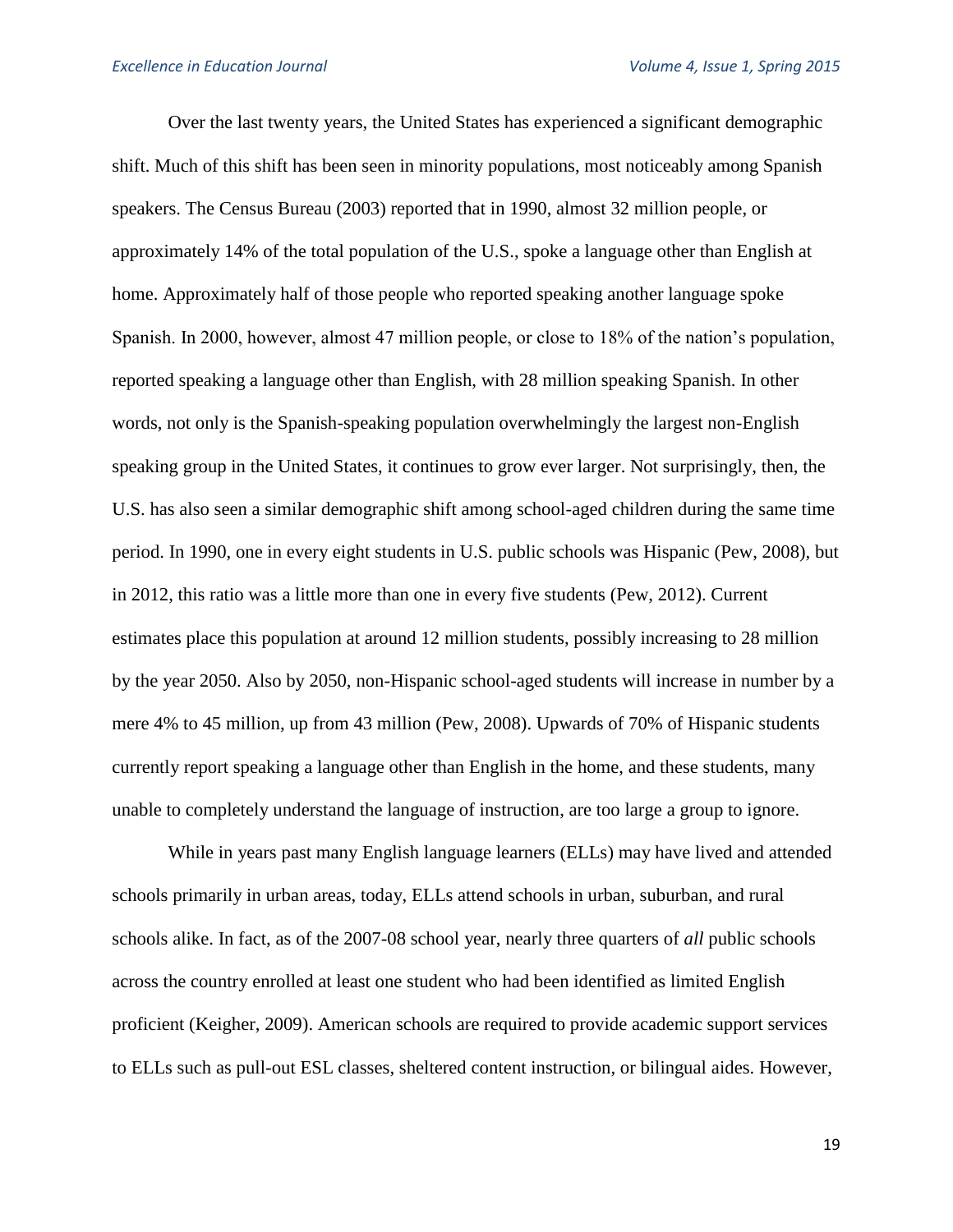these students are not required to take advantage of these services; many parents and guardians opt their children out of educational services designed specifically to aid in their academic achievement. Additionally, while many ELLs speak languages other than English at home, many meet a minimum standard of English proficiency and test out of services, also allowing them to enter mainstream, English-speaking classrooms. In the 2011-12 school year, more than 4 million ELL students received formal educational accommodations (US. Department of Education, 2013), while the remaining 8 million ELLs attended school in mainstream classrooms, receiving little to no formal instructional accommodation.

The teacher population of the U.S., however, has not experienced as dramatic a demographic shift. In 1987-88, 71% of teachers in the U.S. were female, and 89% were white, and only 2.8% were Hispanic (Hammer & Gerald, 1990). In 2007-08, 75% of teachers across the country were female, and 83.5% of teachers were white, as opposed to the 6.9% who were of Hispanic descent (Coopersmith, 2009). Of course, the cultural differences that might exist between ELLs and their teachers cannot be underestimated. Sleeter (2008) offers some insight into the perils of these difference, "This gap matters because it means that students of color…are much more likely than White students to be taught by teachers who question their academic ability, are uncomfortable around them, or do not know how to teach them well" (p. 559). Compounding these possible concerns, many teachers are simply not prepared to instruct the ELLs they receive in their classrooms. In fact, only one third of teachers say that they feel very well prepared to teach students from diverse backgrounds (Parsad, Lewis, & Farris, 2001). As such, there is a large population of students entering classrooms with a teacher who feels unprepared to teach them effectively, regardless of her or his actual knowledge, skills, and dispositions.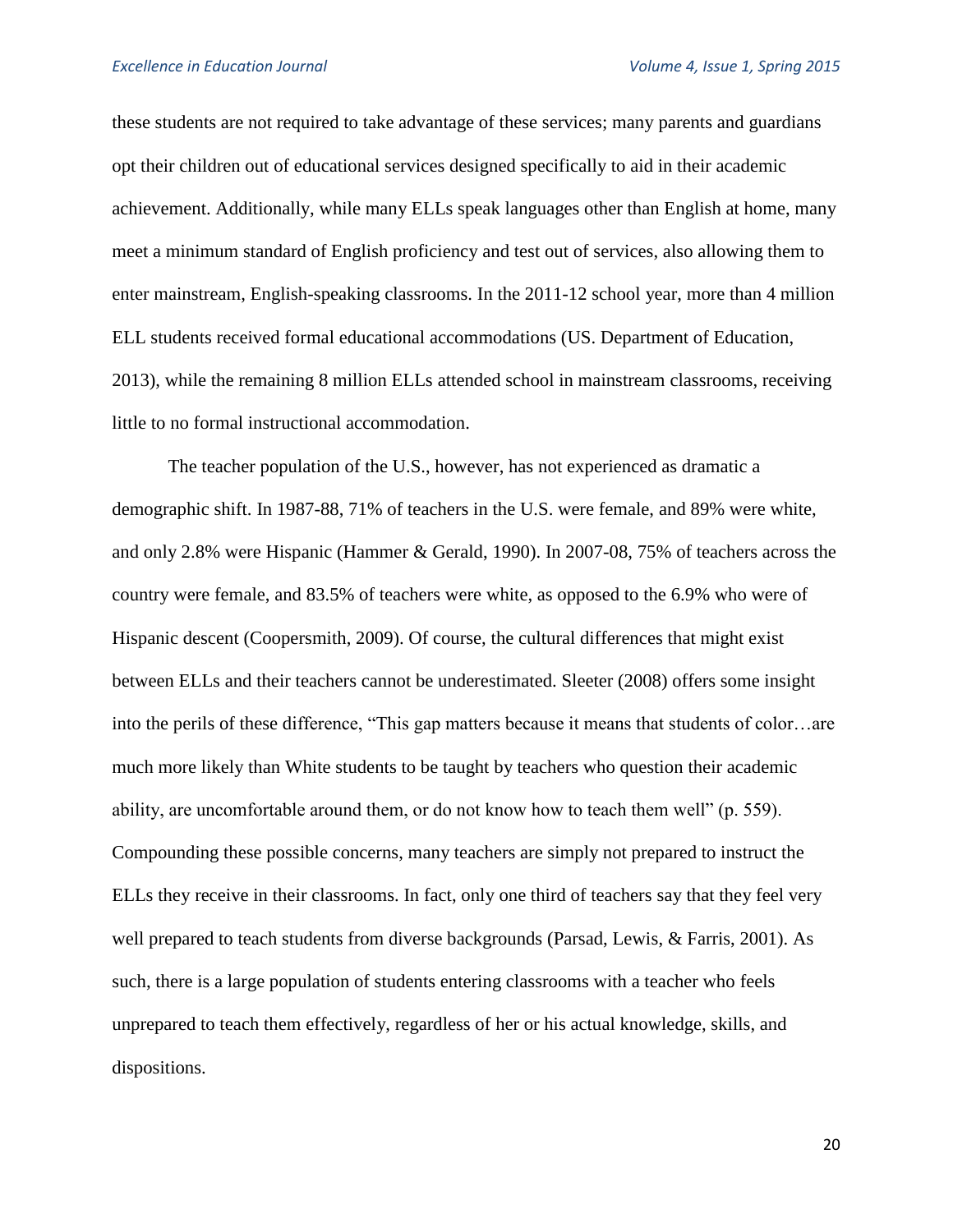In light of this situation, teacher education programs are working diligently to prepare would-be teachers to work specifically with students for whom English is not a native language. These programs often focus on increasing teacher candidates' knowledge of their students and their instructional repertoire to not simply 'incorporate' or 'respect' their students' culture in the classroom, but to provide greater access to academic content through the leverage of linguistic and cultural strengths that *all* students possess.

# **INSTRUCTION FOR CULTURALLY DIVERSE STUDENTS**

This study assumes as its theoretical perspective the construct of culturally responsive pedagogy (Gay, 2002, 2010). Within this paradigm, teachers capitalize on and leverage "the cultural characteristics, experiences, and perspectives of ethnically diverse student as conduits for teaching them more effectively" (Gay, 2002, p. 106). Moll and his colleagues (1992) previously advocated for not simply the respect for a student's cultural being, but "a positive view of households as containing ample cultural and cognitive resources with great *potential* utility for classroom instruction" (p. 134, emphasis in original). Lee (1995) extends this notion through her construct of cultural modeling, wherein she describes a framework for instruction that not only identifies the cultural strengths of students but also tasks teachers to use these strengths in designing instruction for all present in the classroom. Villegas and Lucas (2002) also present a framework defining the culturally responsive teacher. Among the qualities they identify are a desire to learn about students and a repertoire of classroom practices that build upon students' cultural understandings and practices. This framework relies on the notion that teacher must "cross the sociocultural boundaries that separate too many of them from their students" (p. 21). To do cross these boundaries, the authors state that teachers need to gain "the awareness that a person's worldview is not universal but is profoundly influenced by life experiences, as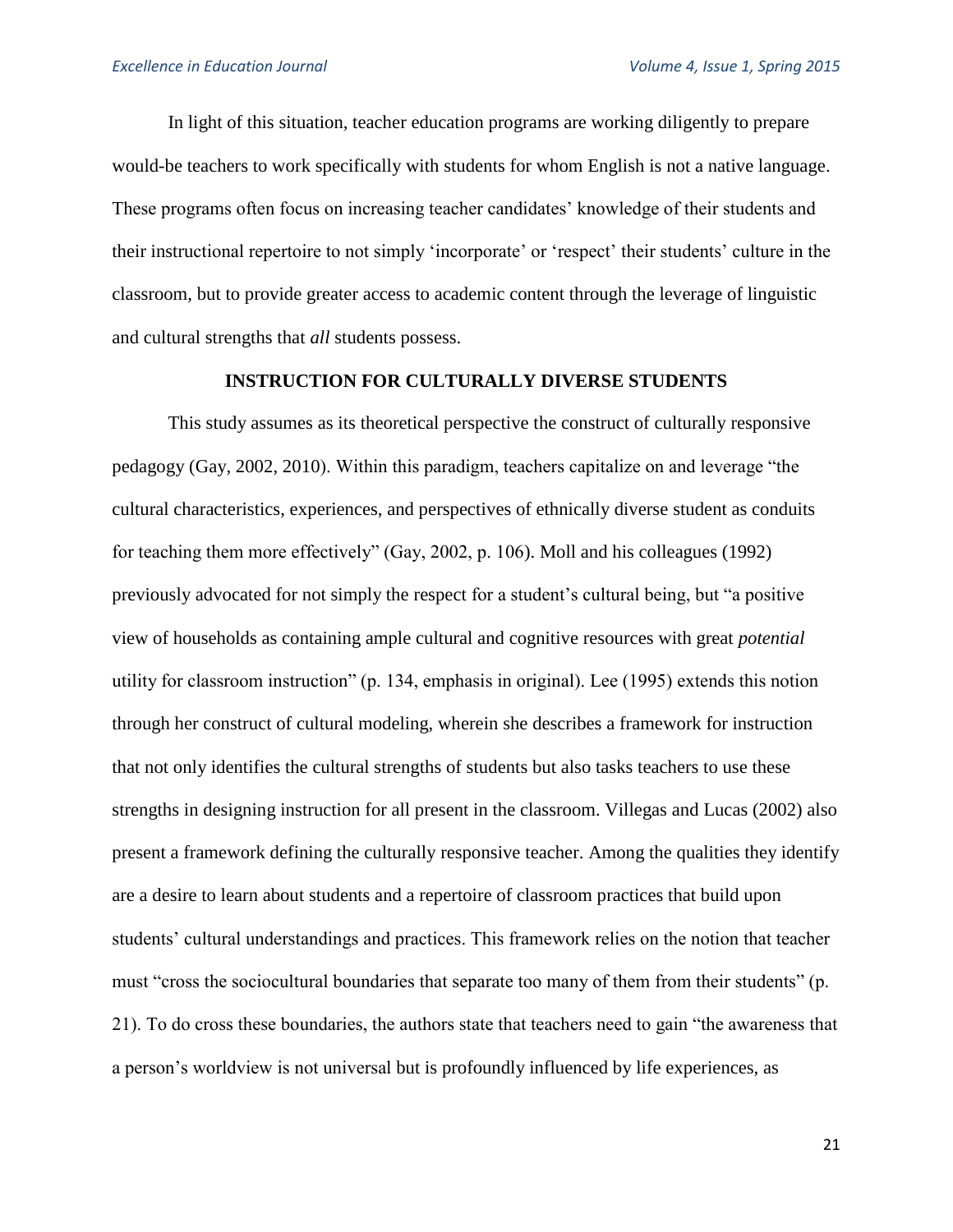mediated by a variety of factors, including race, ethnicity, gender, and social class" (Villegas  $\&$ Lucas, 2007, "Being Socioculturally Conscious," para. 1). In other words, culturally responsive instruction assumes as its basic tenets the ability to learn about students as cultural beings and to apply this knowledge of students toward literacy instruction and the learning of new academic content.

Much research has been conducted investigating the ways in which teachers employ the knowledge they gain about students in their instruction (e. g., Gonzalez, Andrade, Civil, & Moll, 2001; Jiménez, 2001; Risko & Walker-Dalhouse, 2007; Yau & Jiménez, 2003). Culturally responsive teachers providing instruction along these lines offer students rigorous classroom instruction that builds on their cultural and linguistic strengths, assess students equitably, and present a variety of perspectives on the academic curriculum (Irvine, 2003). For instance, Buchanan and Burts (2007) discussed the links between children's cultural practices and both the content and method of classroom instruction. In their example, these authors presented ways in which teachers can access academic content through aspects of the popular Pokemon franchise, focusing on English Language Arts as well as Mathematics. Purnell, Ali, Begum, and Carter (2007) integrated art and literacy to connect classroom content "bridge the gap between students' home culture and the classroom" (p. 419). Grant and Asimeng-Boahene (2006) leveraged African proverbs toward the learning of social studies. These examples highlight the possible ways in which teachers can learn about their students and then apply this knowledge in their classrooms.

The research literature does present numerous recommendations for what content, skills, and instructional practices teachers who work with ELLs ought to know to be effective (see August & Hakuta, 1997; Genessee, Lindholm-Leary, Saunders, & Christian, 2006).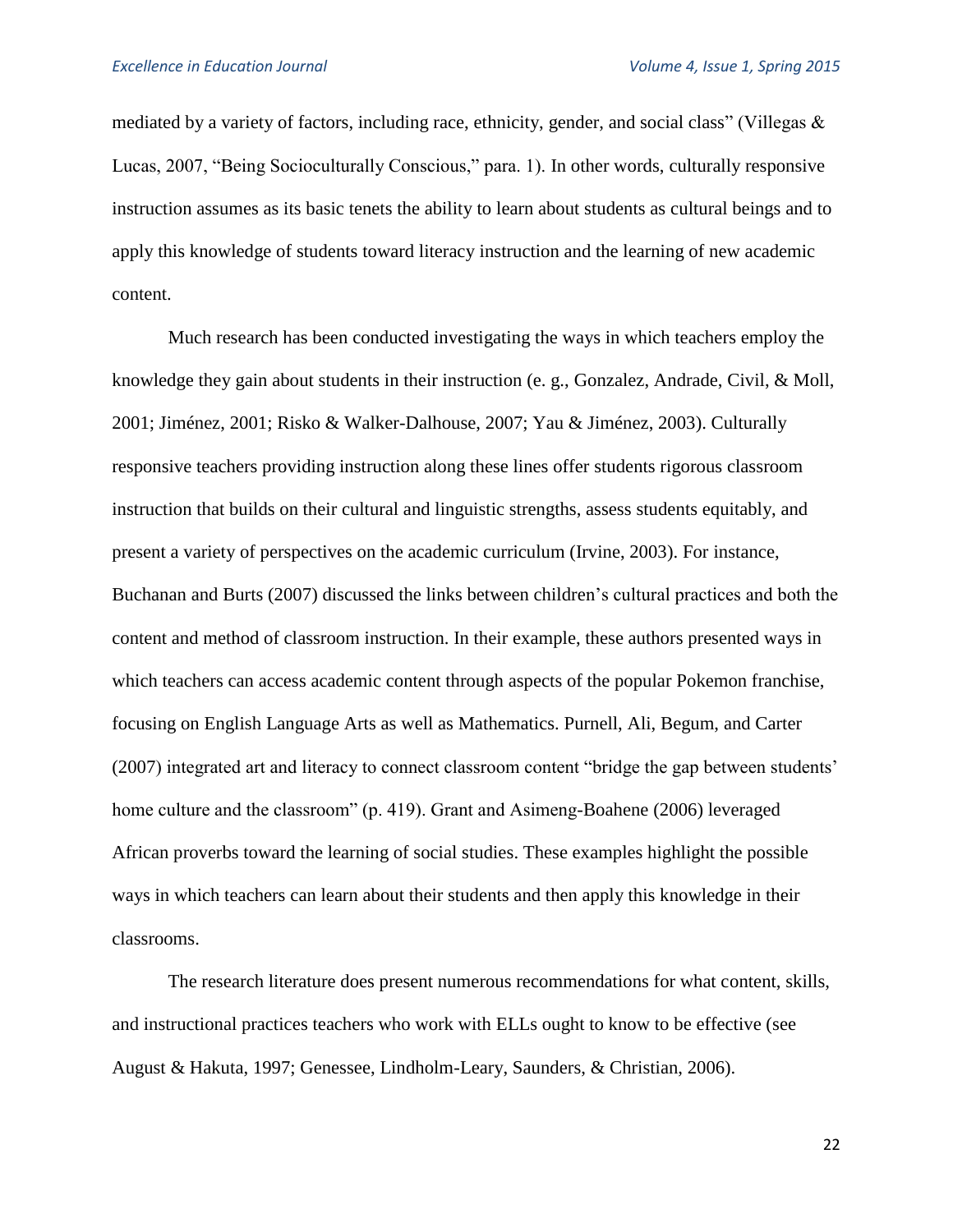Knowledgeable teachers, beyond their understanding of elementary academic content, understand how language systems work, how languages are learned, and the ways in which the individual lived-experiences of students affects learning. Skilled teachers who work with ELLs are able to identify and leverage the knowledge skills and strategies their student possess while at the same time helping the students to critique existing and acquire new knowledge, hone existing and develop new skills, and apply existing and add new strategies in academic settings. Effective teachers employ a variety of instructional practices within their classroom. These practices can range from the logistical (e. g., grouping strategies, classroom arrangement, and classroom artifacts) to the instructional (e. g., classroom activities, assessment techniques, and text and material selection) to the interactional (e. g., questioning techniques, classroom language use, and praise and discipline programs).

Generally, however, teachers in the United States are portrayed as a monolithic group that has little to no knowledge of how languages are learned, little to no understanding of how people and communities other than their own function, little to no ability to work with students from diverse backgrounds. Essentialized assumptions of what it is to be white, middle class, and monolingual bleeds into perspectives guiding public discourse as well as academic research. As teacher educators, we must be careful not to view teachers and teacher candidates through the very lenses with which we hope they will not view their students – that teachers and teacher candidates are in some way deficient in their skills, knowledge, or overall ability to teach their students. This is not to say that pre-service teachers enter teacher education programs knowing everything they need to know and able to do everything they need to do to be effective in the classroom. Nor do I mean to imply that teacher educators assume their teacher candidates know and can do nothing. Rather, it is the task of teacher educators to learn what exactly their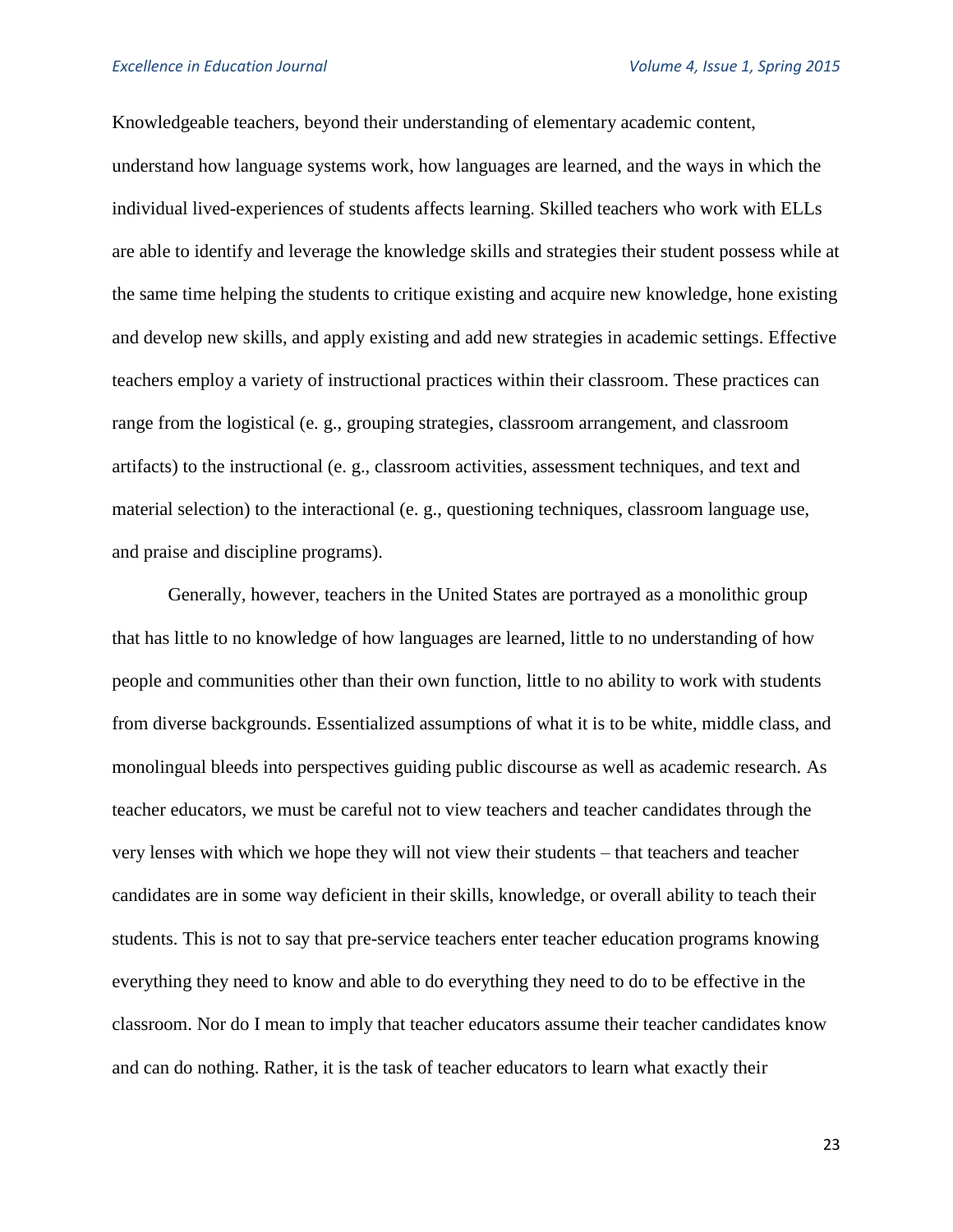candidates already know and can do when they enter teacher education programs and then design instructional activities and field experiences that build upon this very knowledge and ability. This *personal practical knowledge* (Clandinin, 1986; Clandinin & Connelly, 1986) is the combination of a teacher's beliefs regarding both the value of and the ways in which one obtains an education. Personal practical knowledge can also be seen as a "moral, affective, and aesthetic way of knowing life's educational situation" (p. 59). Golombek (1998) posits that this knowledge "informed [teachers'] practice by serving as a kind of interpretive framework through which they made sense of their classrooms" (p. 459).

Accordingly, this study aims to determine what teacher candidates know about providing culturally responsive instruction and how they apply the specific strengths of their students toward the learning of academic content. Ultimately, these data can inform the ways in which teacher educators can design instruction and educational experiences that do indeed capitalize on the knowledge and skills teacher candidates employ in their instruction of students from linguistically and culturally diverse backgrounds.

#### **METHOD & DATA SOURCES**

This study was guided by the following research question, "In what ways do teacher candidates represent their understandings of culturally relevant instruction in their planning documents?" More specifically, this study investigated, through an analysis of literacy lesson and unit plans, how teacher candidates conceptualize culturally relevant pedagogy and how they modify their instruction to meet the literacy learning needs of their LCD students.

The participants in this study were teacher candidates enrolled in a teacher education program at an access institution located in the southeast United States. Thirty-four candidates were in their first semester, nine candidates in their second semester, and eight candidates in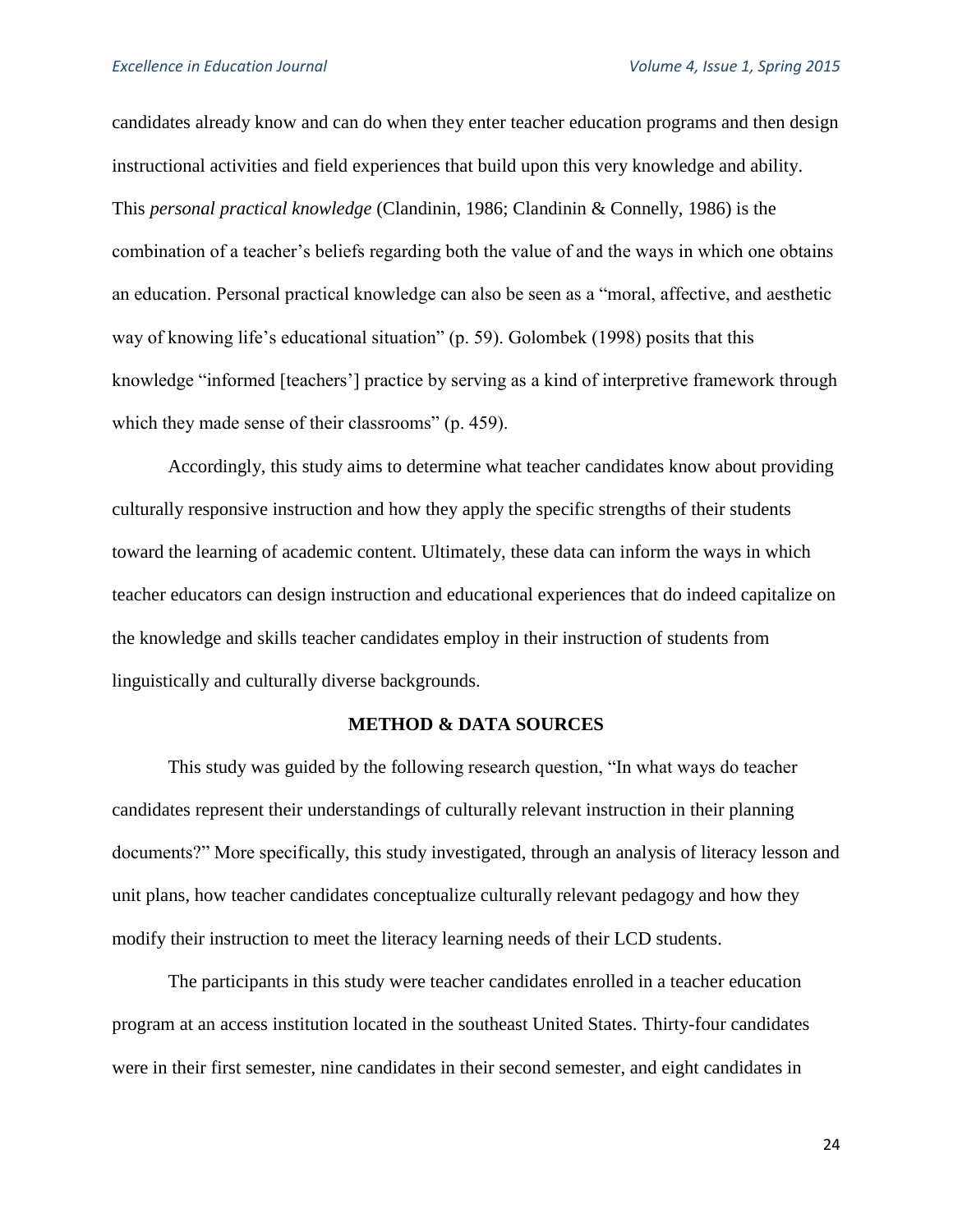their third semester of a four-semester-long, professional teacher education program. The data sources for this study consisted of assigned, written units of literacy instruction and lesson plans collected over the course of a single academic semester. Each participant completed a unit of instruction, which included a single unit planner (Figure 1) and five, individual lesson plans (Figure 2). Among other information, the unit planner required the candidates to fully describe the characteristics of the students in their classroom and how the instruction in the unit was culturally responsive in nature. The lesson plan is a revised version of the format developed by Madeline Hunter (1984), containing a specific section wherein the teacher candidates highlighted the modifications they planned for LCD students. The third semester candidates also completed another single lesson plan specifically modified for LCD students. In all, the data set included 51 unit plans and 271 individual lesson plans.

These data were analyzed qualitatively, and in alignment with the research question and theoretical frame above, I coded these data specifically to identify the ways in which the teacher candidates' instructional choices exemplify their understandings of instruction for LCD students. A small set of *a priori* codes guided the initial data analysis. For instance, I expected to see the candidates employ specific grouping strategies as well as provide allowances for students to use their native languages. Thus, the data corresponding to the codes "peer assistance" and "native language use" were immediately identifiable. Other codes, such as "family and community involvement," "non-lesson specific," and, indeed, "inappropriate modification," emerged from the data as collection and analysis progressed.

#### **RESULTS**

This study shows that teacher candidates view culturally responsive pedagogy and the instructional needs of their students in a variety of ways. In particular, the candidates plan for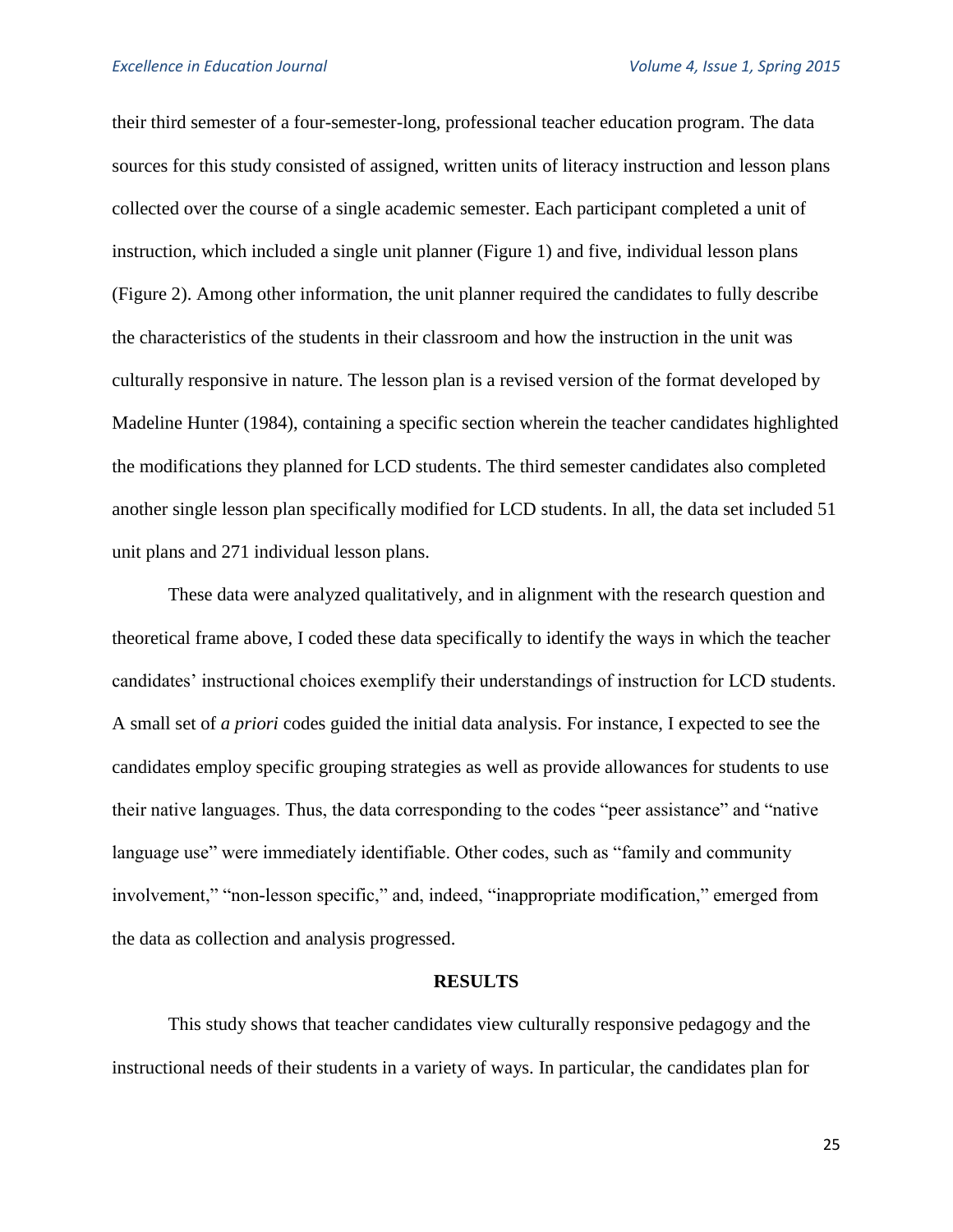peer assistance, native language use, and family and community involvement in their lessons specifically to address the needs of the diverse students in their classroom. However, these data also suggest that the teacher candidates maintain some confusion regarding when and how to modify instruction for LCD students by offering non-lesson-specific and, what some may consider inappropriate modifications.

#### **Peer Assistance**

The teacher candidates rely heavily on peer assistance in their planning for LCD students (Table 3). The unit and lesson plans contain both homogeneous and heterogeneous groupings in their lessons, in that ELLs are paired or grouped with either their bilingual or monolingual, English-speaking counterparts. Research suggests that school-aged children are able to learn through specific language use and peer interaction (see Aljaafreh & Lantolf, 1994; Antón & DiCamilla, 1998; DeGuerrero & Villamil, 1994; DeGuerrero & Villamil, 2000; DiCamilla & Antón, 1997; Lantolf & Aljaafreh, 1995). Peer work of in this vein is often theorized by invoking Vygotsky's (1978) zone of proximal development (ZPD). Vygotsky viewed development at two levels: actual development, or what a child can do independently, and potential development, what a child is able to do with assistance.

With modifications of this kind, teacher candidates can mistakenly assume that peer assistance naturally occurs. However, other modifications include the possibility that peers may not be of assistance in any and every circumstance. The candidates specify certain instances when peer assistance may be warranted or effective – in these cases, if a peer can actually translate academic material from one language to another and if there is a specific issue an ELL may experience during the course of a classroom activity. Of course, using words such as *if possible* and *may* are handy words to use in a university assignment; however, these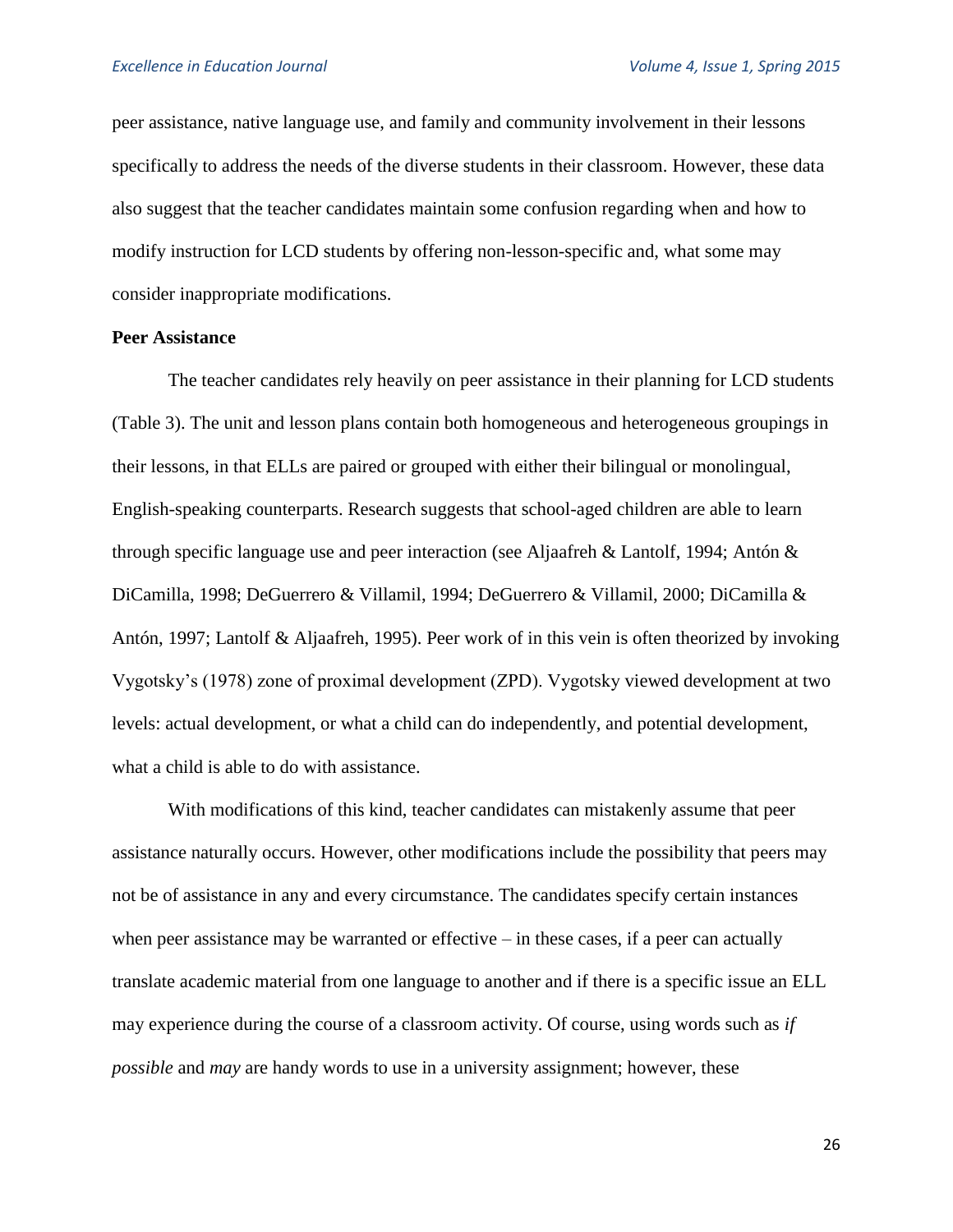modifications do still signify a more nuanced approach to peer assistance, implying a more situated purpose for this instructional strategy.

Teacher candidates may also assume that if their ELLs are partnered up, then no further instructional support is needed. For instance, on of the teacher candidates wrote, "The reason I am mixing them with English-speaking students is because many times, students learn best through his or her peers." A reliance on peer assistance implies that once ELLs are paired, that peer can now function as the teacher in the classroom. Again, these modifications are not necessarily inappropriate. In fact, and as explained above, employing specific grouping strategies is indeed an effective way to support all students and differentiated options in the classroom.

Lastly, candidates assume that existing student knowledge is sufficient to complete the task or fully comprehend the academic content. The candidates imbue both the ELLs and their peers with particular knowledge or skills – the ability to successfully participate in cooperative learning activities and a wealth of ideas that can accessed at a moment's notice. To be sure, teacher candidates need to consider what their students can do and know when planning specific instruction. These abilities and this knowledge certainly play a part in a teacher's decision to choose groups and/or partners as well as the type of activity in which students will participate. Based upon the written modifications, teacher candidates show that they understand that peer assistance is helpful for ELLs, indeed all students. However, for teacher candidates to employ this instructional strategy more effectively, they need to determine whether any one of the above assumptions is correct. In response, candidates need to provide scaffolded assistance pertaining to classroom behavior, including how to interact in small group activities, to monitor and support student work as it unfolds within a lesson or activity, including providing individual assistance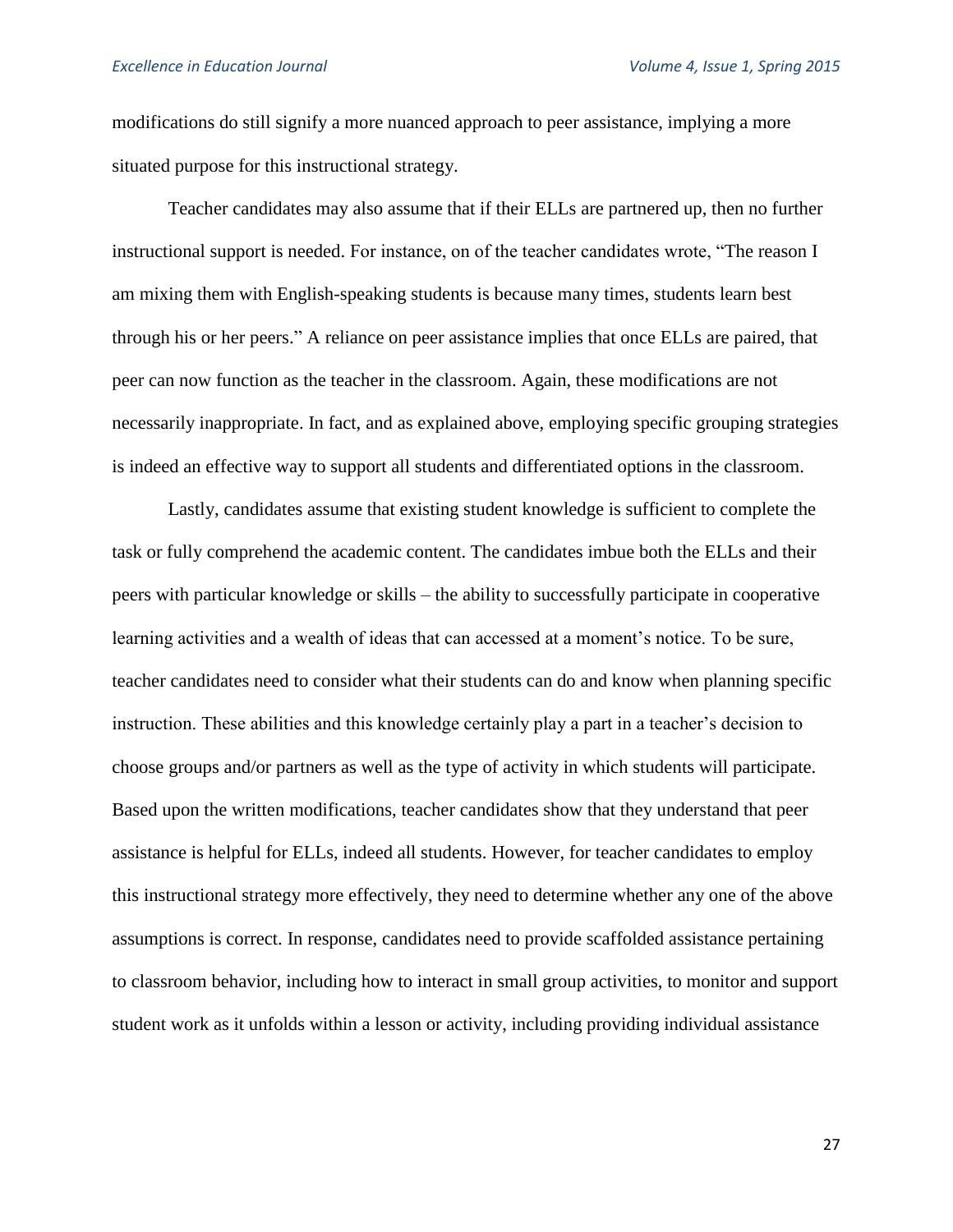within a group activity, and to formatively assess what students know and are doing throughout a lesson or activity, ensuring that the students are actually able to complete the tasks assigned.

#### **Native Language Use**

Students' previous language experiences, skills, and knowledge are paramount when learning new languages and in literacy development. For instance, a student who is a proficient reader in their native language will have access to specific comprehension strategies, vocabulary, and metalinguistic and background knowledge to a text in another language (Buriel & Cardoza, 1998; Jimenez, Garcia, & Pearson, 1996; Jimenez, 2000). Of course, students do not always know how to transfer their skills and knowledge to a new context, and some may not know that doing so is appropriate. Despite these considerations, teachers can help students learn how to leverage these skills in the classroom.

Despite certain public perceptions that hoist ELLs learning the English language above all other content areas and the unfortunate belief that maintaining native language fluency is detrimental to learning other languages, the teacher candidates do indeed see the value in offering their students opportunities to use their native language (Table 4). In their planning, the candidates offer their ELLs opportunities to work with classmates who share their native language. Additionally, the candidates plan instruction specifically to provide the students with chances to read texts and complete writing assignments in languages other than English. Modifications such as "Her persuasive writing will be in her native language, Spanish" suggest that the teacher candidates understand the value of previous language learning experiences and literacy in other languages in learning another language.

With modifications of this kind, teacher candidates need to avoid the untested assumptions that their students can speak and read academically in their native language, that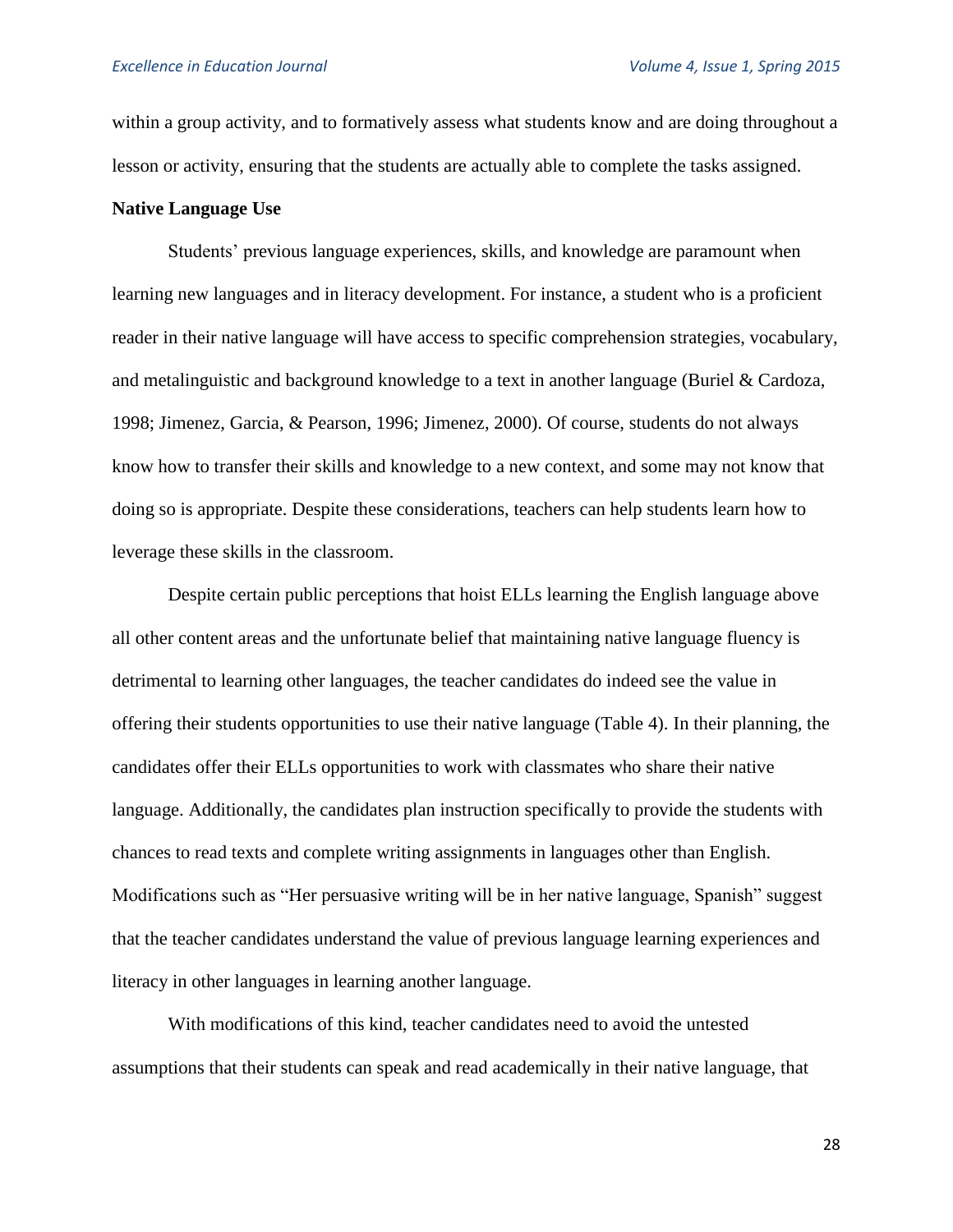simply the act of using their native language is sufficient in the classroom, and that assessment of student work submitted in languages other than English is of secondary importance. Teachers need to know their students' language proficiencies and literate practices both in English and any other language the students may know. Also, teachers need to maintain a disciplined and rigorous instructional focus. For instance, while allowing students to write poems in their native language provides students a wider variety of linguistic expression, this choice might not be appropriate within a lesson on English metaphor and simile. I am not advocating that teachers limit their students' use of their native language as a matter of course; rather, teachers need to be strategic in providing specific opportunities for native language use so as to more completely capitalize on the specific strengths of their students.

#### **Family and Community Involvement**

Affective benefits of connecting school and home practices abound. Erikson (1987) posits that attempts to account for cultural differences in learning "can reduce miscommunication by teachers and students, foster trust, and prevent the genesis of conflict that moves rapidly the on intercultural misunderstanding to better struggles of negative identity exchange between some students and their teachers (p. 355). In other words, home and school connections can facilitate the creation of safe and comfortable learning environments and schools based upon mutual trust and understanding. Of course, these connections are also academically beneficial. Research has long suggested that not all literate practices taught or expected in schools resemble those in which students participate at home (e. g., Heath, 1983; Moll, Estrada, Díaz, & Lopez, 1980). These differences offer innumerable possibilities in terms of the cultural linguistic strengths that can be leveraged in the classroom. Additionally, by connecting home and school practices,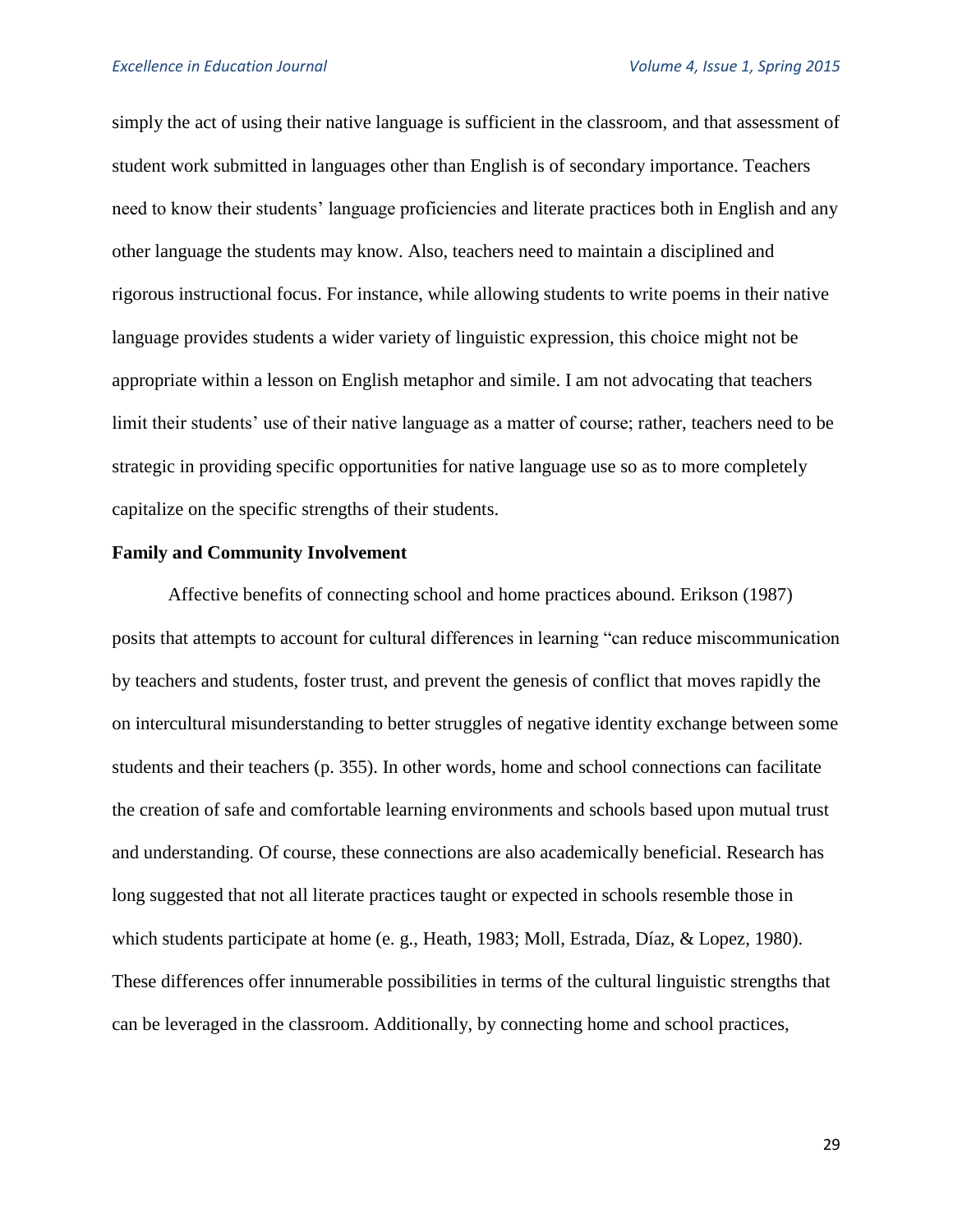students are able to employ their full repertoire of skills to access academic content (e. g., Puzio, Keyes, Cole, Jiménez, 2013).

The candidates plan to include the families and communities of their students in their instruction in a variety of ways (Table 5). These modifications include inviting into the classroom family and community members, as well as sending home school-specific information to build and maintain open communication regarding classroom activities. All students bring a wealth of background knowledge to the classroom. As mentioned above, this knowledge can be brought to bear in learning to read. Background knowledge is instrumental in creating greater context and connections through which students can access and make sense of new information. Accessing the knowledge and practices of students' families and communities, teachers can provide this context, make explicit the similarities and differences between in- and out-ofclassroom experiences and practices, and foster greater access to academic content.

These modifications all suggest that candidates know that the lived experiences of community members, family or students, holds some value in the classroom. However, beyond affective benefits, these modifications do not specify any instructional implications of the desired involvement. One interesting modification provides for more than simply home or community members, practices, or artifacts to visit the classroom. When a teacher candidate offers the modification, "I can work with the parents of my ELL students to figure out some cooperative things we could both do as a team to make the student successful," he or she envisions involvement as more than a temporal or spatial arrangement, or a one-way street. In other modifications, parents and community members are invited to the classroom to share their experiences with the class, or students, teachers, parents, and community members communicate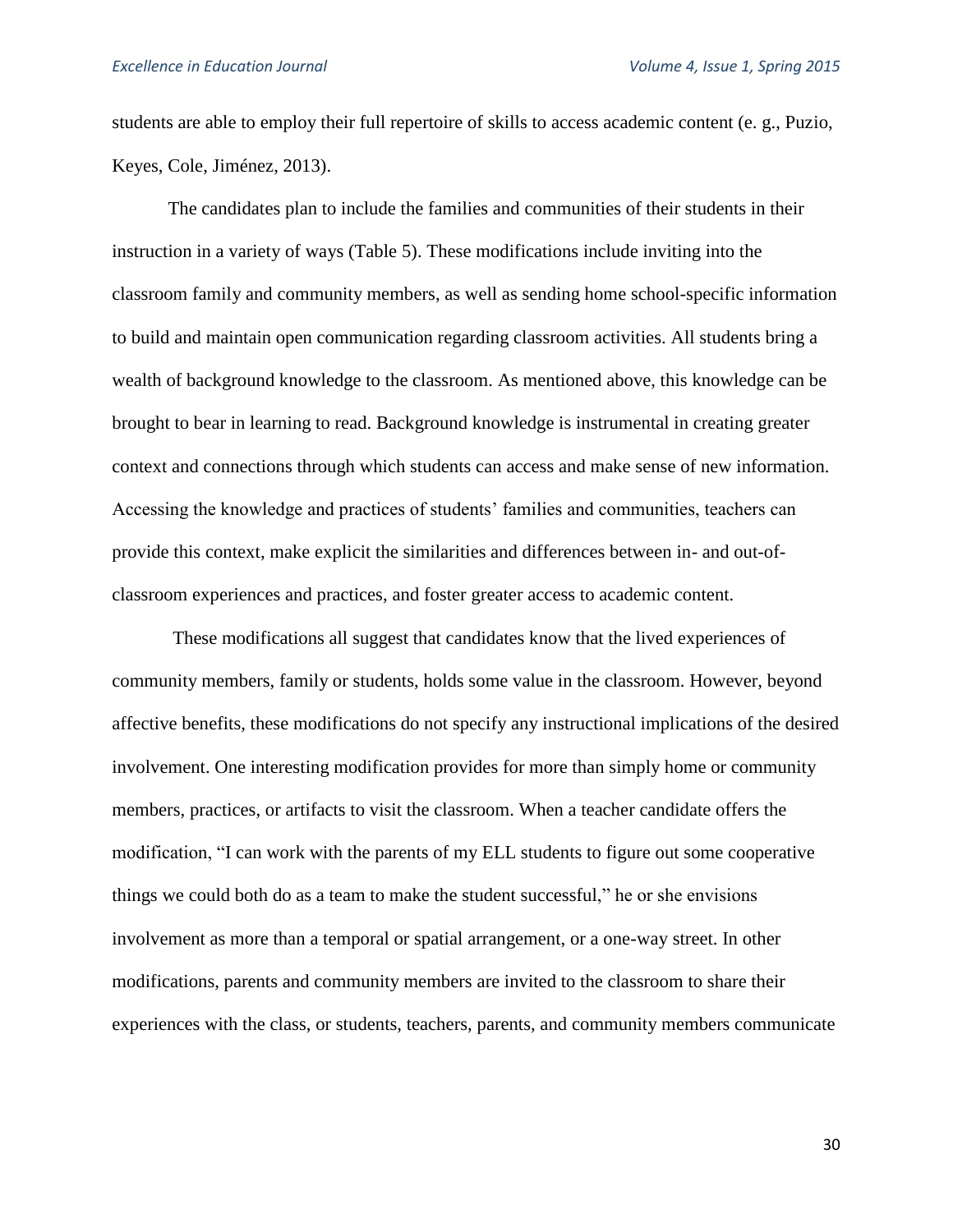to each other. However, in this modification, the candidate opens collaboration between in- and out-of-school contexts all for the benefit of the student.

Inherent in modifications such as these are the assumptions that all out-of-classroom experiences and practices are generically valuable and that just a teacher's knowledge of students' out-of-classroom experiences and practices is sufficient. Choices of this nature suggest that the candidates understand that all students, their families, and communities have a vast repertoire of skills, experiences, and knowledge and are able to express themselves completely in ways that may not the norm in U.S. classrooms. Exploring the lives of their students in this manner enables candidates to better identify the ways in which their students' cultural and linguistic practices can be leveraged in the classroom.

#### **Non Lesson-specific Instructional Modification**

A number of candidates offer instructional modifications that are not lesson specific (Table 6). That is, the modifications the candidates identify as necessary for their students are the same across all five lesson plans within a single unit of instruction. The instructional practices mentioned in these modifications are wide ranging - accessing institutional resources, providing one-on-one assistance to students, presenting a variety of instructional activities, and including a linguistic focus to lessons. However, the fact that these choices were included in exactly the same language across a sequence of lessons is of particular interest. It is possible that the candidates do not think that the content within any given lesson needs to be considered for modification for ELLs. In other words, the specific content of a lesson does not contain elements that need to be modified in order for ELLs to access that content or to participate fully in the lesson activities. What the candidates may also be demonstrating by stretching a modification across multiple lessons is the understanding that differentiation of this kind can also occur on a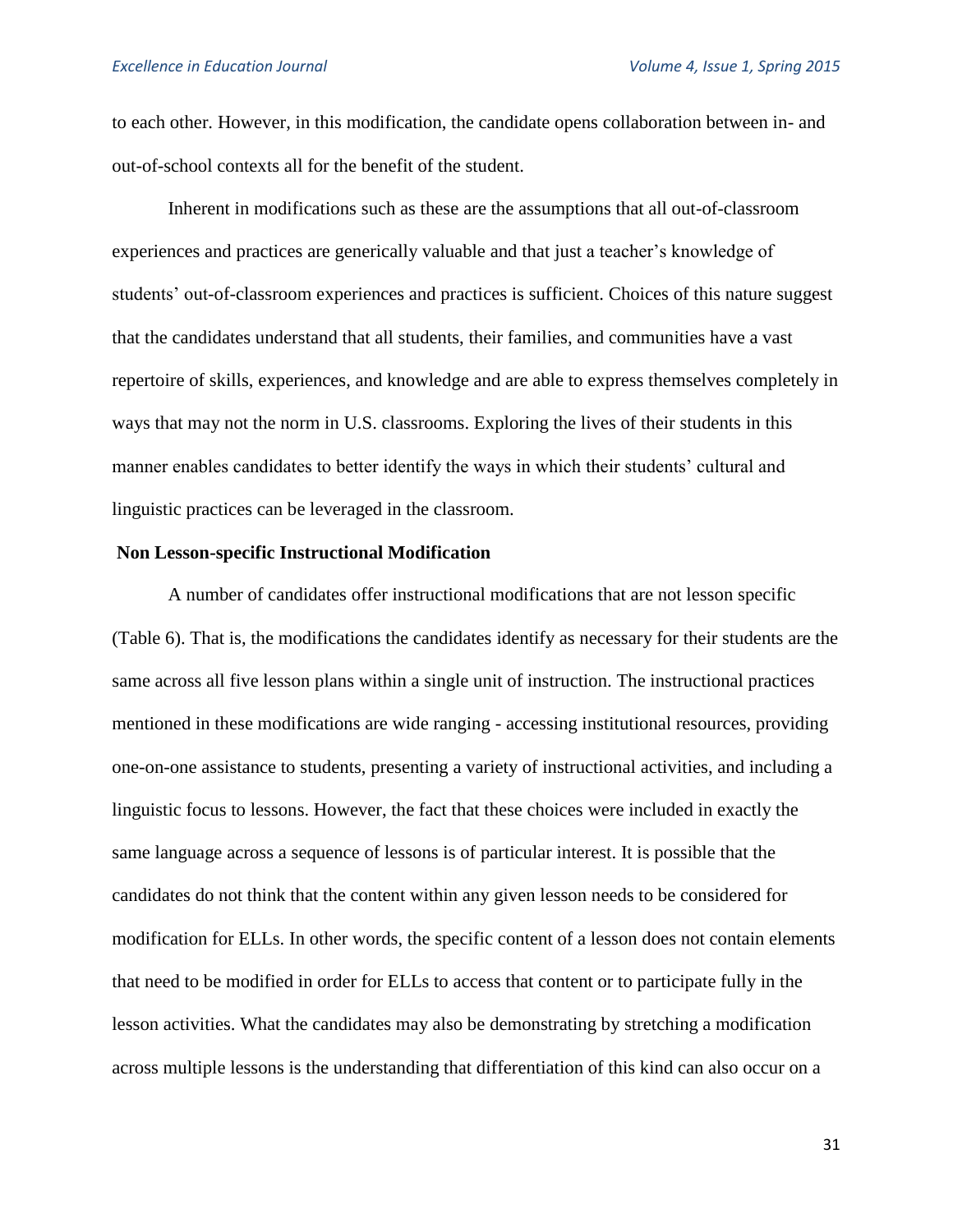grander scale than a single lesson plan or activity. In other words, modifications that are not lesson specific illustrate a candidate's vision of both when specific differentiation can take place and the scope of such an endeavor.

One such modification, "I would take into account any ELL students that I had in the class that may need extra support from various students in the class or even support staff around the school. I would be sure to address the needs of any students with an IEP and tailor the lesson for their comprehension," shows the candidate's awareness that no matter what the content of a lesson is, more routine modifications are required in the classroom. In this case, any ELL in the classroom may need support from any number of resources within the school – support staff, peers, or the teacher him- or herself. Another modification, "I have provided them with the vocabulary for the activity so that they can have conversations with fellow classmates," also addresses this same understanding – in any lesson presented in the classroom, the candidate needs to understand the specific language required to access content or to participate in the activities presented in the classroom.

#### **"Inappropriate" Modifications**

Within the data set, there are four modifications, which, in some cases, may seem wildly inappropriate (Table 7). These data are especially beneficial for teacher educators to attend to because they challenge us again to view what our candidates know, are, and do, not in terms of deficit but of opportunity – an opportunity to build on existing understandings and construct more subtle conceptions of instructional practices and the circumstances under which they can be employed in the classroom. For instance, while "For my ELL's I will be more lenient when I grade their work" implies a teacher candidate's unwillingness to provide academically rigorous instruction to ELLs, this kind of modification does show that candidates consider assessment as a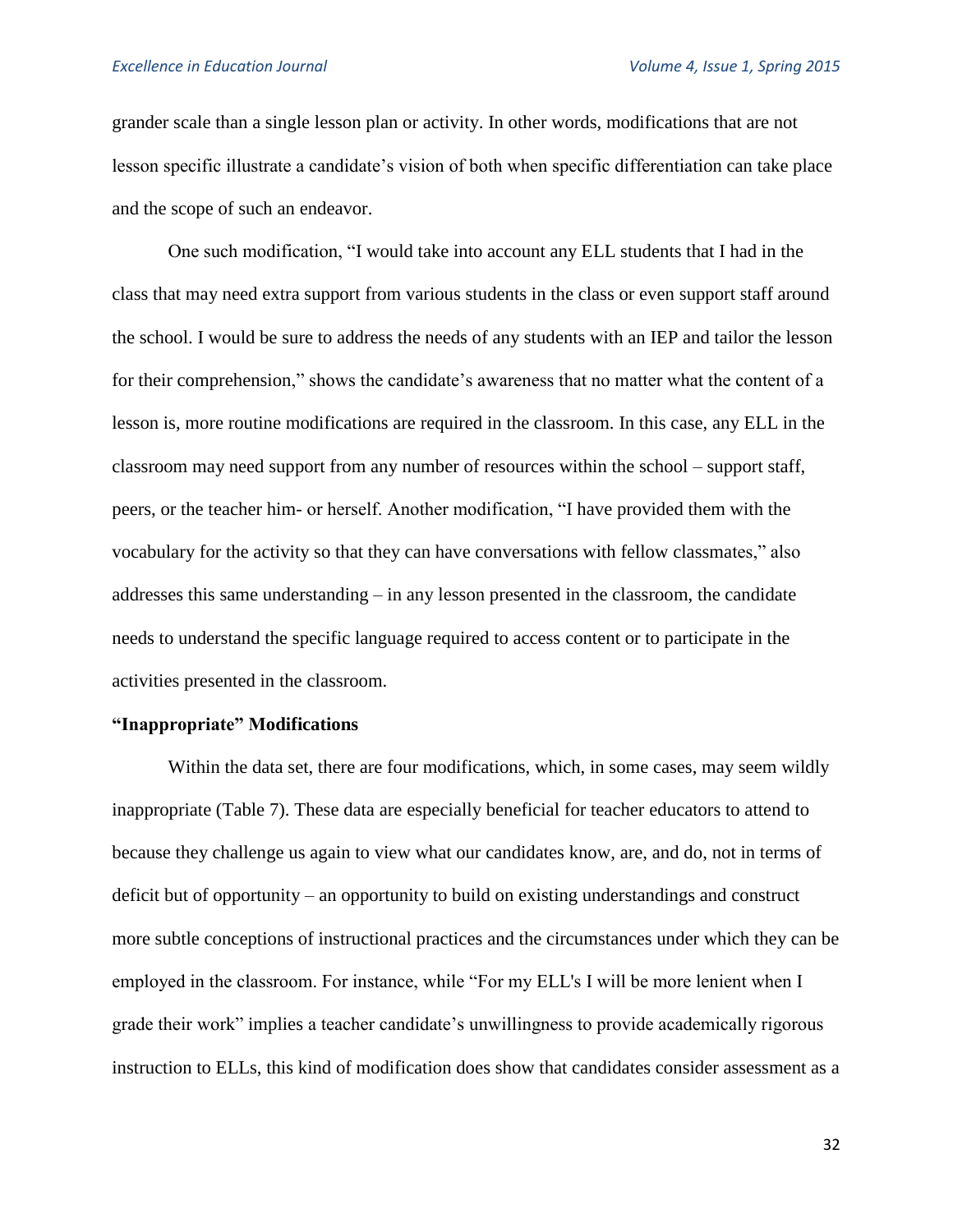possible mode of differentiating instruction. Being "more lenient" may simply be an unfortunate word choice, but it certainly leads to more thoughtful understandings of assessment, such as offering ELLs multiple ways to demonstrate their knowledge or skills or maintaining high yet feasible expectations for ELLs' commensurate with their English or native language proficiencies.

Another modification present in the planning documents references the specific speech patterns candidates might use in the classroom. The modification, "I will have to talk slower so that they can understand me," is interesting in that it assumes that the "talk" is understandable, just not its delivery. This technique may from time to time be effective in helping ELLs understand the language of instruction, but regardless of the circumstance, this modification suggests that the candidates understand that they need to measure their language use in the classroom. Whether this measurement takes the form of modeling grade appropriate vocabulary or presenting familiar popular culture references, the candidates seem to know that language is something they need to consider in enacting their instruction.

On one of the lesson plans, a teacher candidate wrote, "This is a group lesson and does not require any writing so all students should be able to complete it with no accommodations." This entry is troublesome. On one hand, it defies certain responsibilities educators have in instructing ELLs. As discussed above, by law, some accommodation needs to be made for these students, as they do not fully comprehend the language of instruction. Of course, views of this nature need to be addressed very specifically. On the other, and just as importantly, modification such as this suggest that candidates perceive ELLs as capable of completing academic work and participating in classroom activities without additional support or provision.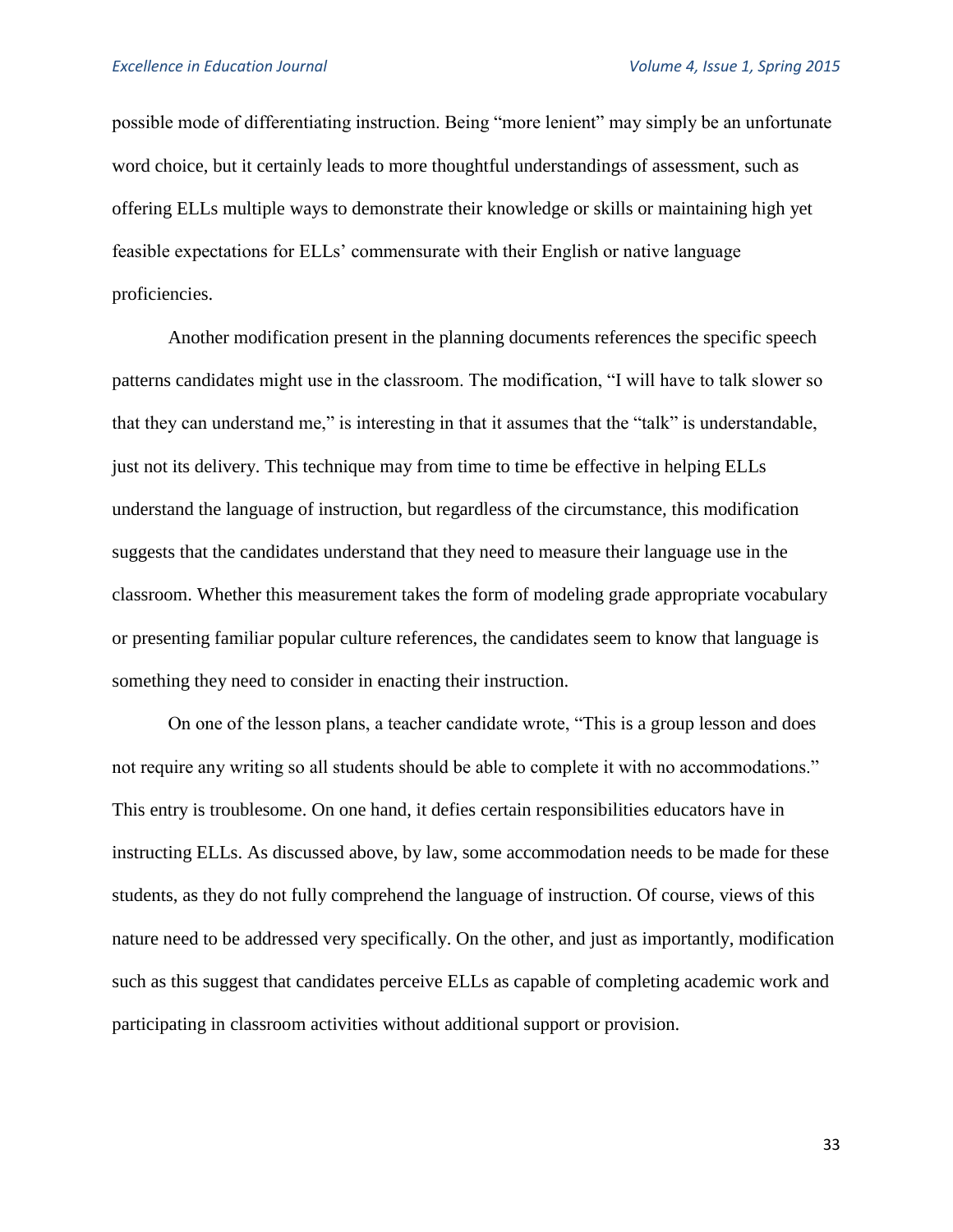As mentioned above, the data presented here are part of instructional units and lessons, intended to identify specific instructional decisions and actions of the teacher candidate him/herself. It stands to reason, then, that the modification "I will have them receive extra help from other professionals in the school and help them before or after school" might seem inappropriate in that context. However, despite the hands-off nature of this lesson plan entry, it does show that the candidates are aware that there are an array of resources they can access both for themselves and their students.

### **MOVING FORWARD**

This study highlights the specific instructional planning practices of teacher candidates for diverse learners. These data provide teacher educators some direction in providing more targeted support, either in field or course experiences, to expand the knowledge and practice base of teacher candidates. To work more effectively with teacher candidates, regardless of their age, gender, ethnicity, language experiences, or any other cultural or personal aspect, teacher educators need to take into account everything they know, are, and do. Just as we hope teachers will view their students as beings who bring to bear everything about them to the task of learning, so too should we view our teacher candidates. They come to teacher education programs with a variety of experiences, both educational and non. These experiences and the knowledge and skills they have gained over the course of their lives form the prism through which they process the content we present them. The examples presented here provide a window into teacher candidates' personal practical knowledge, or the collection of theories, values, identities, and experiences teachers employ in the act of teaching. These data show that teacher candidates are aware that pairing ELLs with their peers is potentially beneficial. They also see value in providing their ELLs with opportunities to use their native language. They understand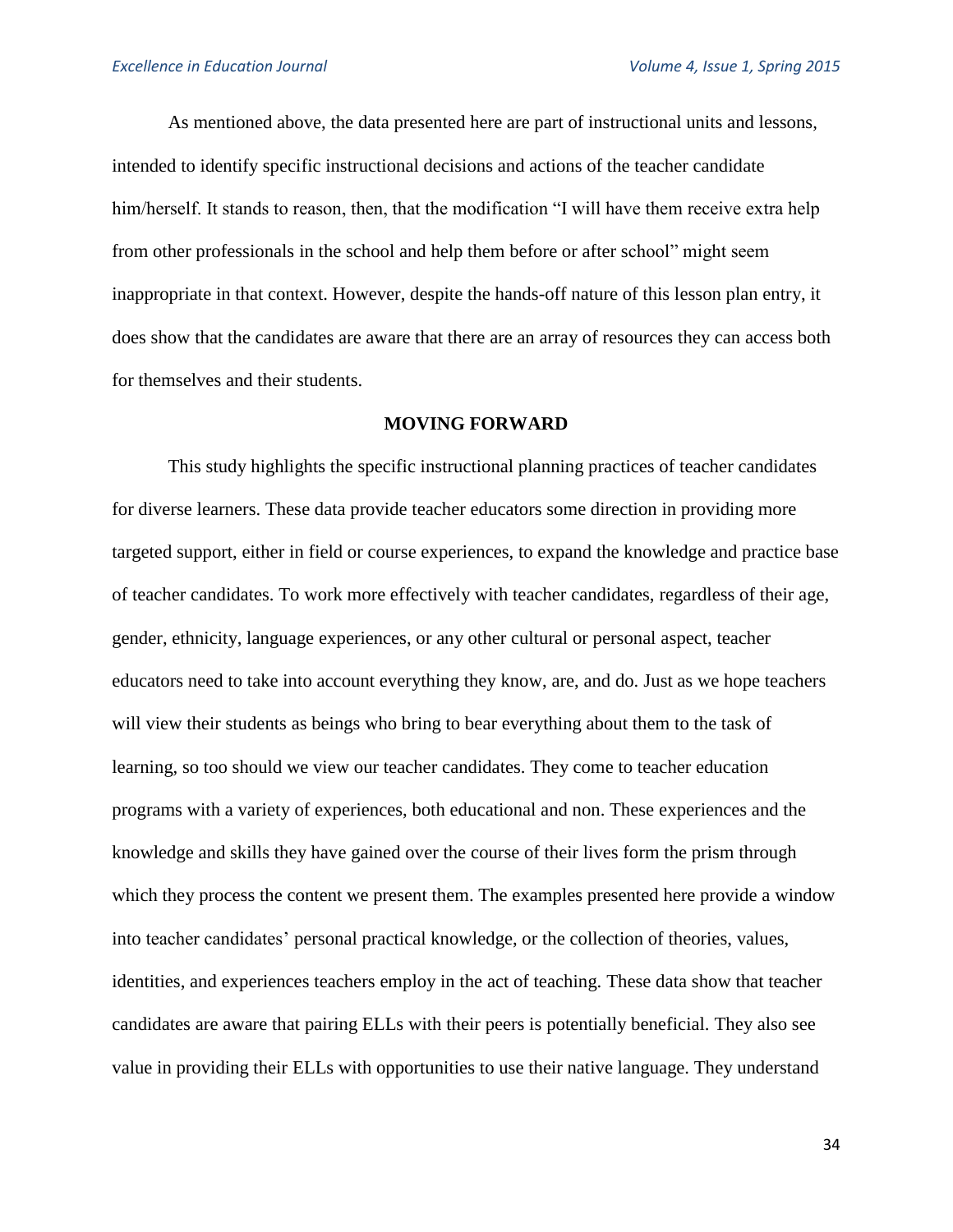that involving families and communities in their instruction is helpful for their students. They see that instructional modification can also occur on a routine basis, not just in individual lessons. Accordingly, teacher educators and educational researchers would benefit from viewing these understandings not as an end state of knowledge or practice but as the base from which teacher candidates can construct more intricate understandings of ELL instruction.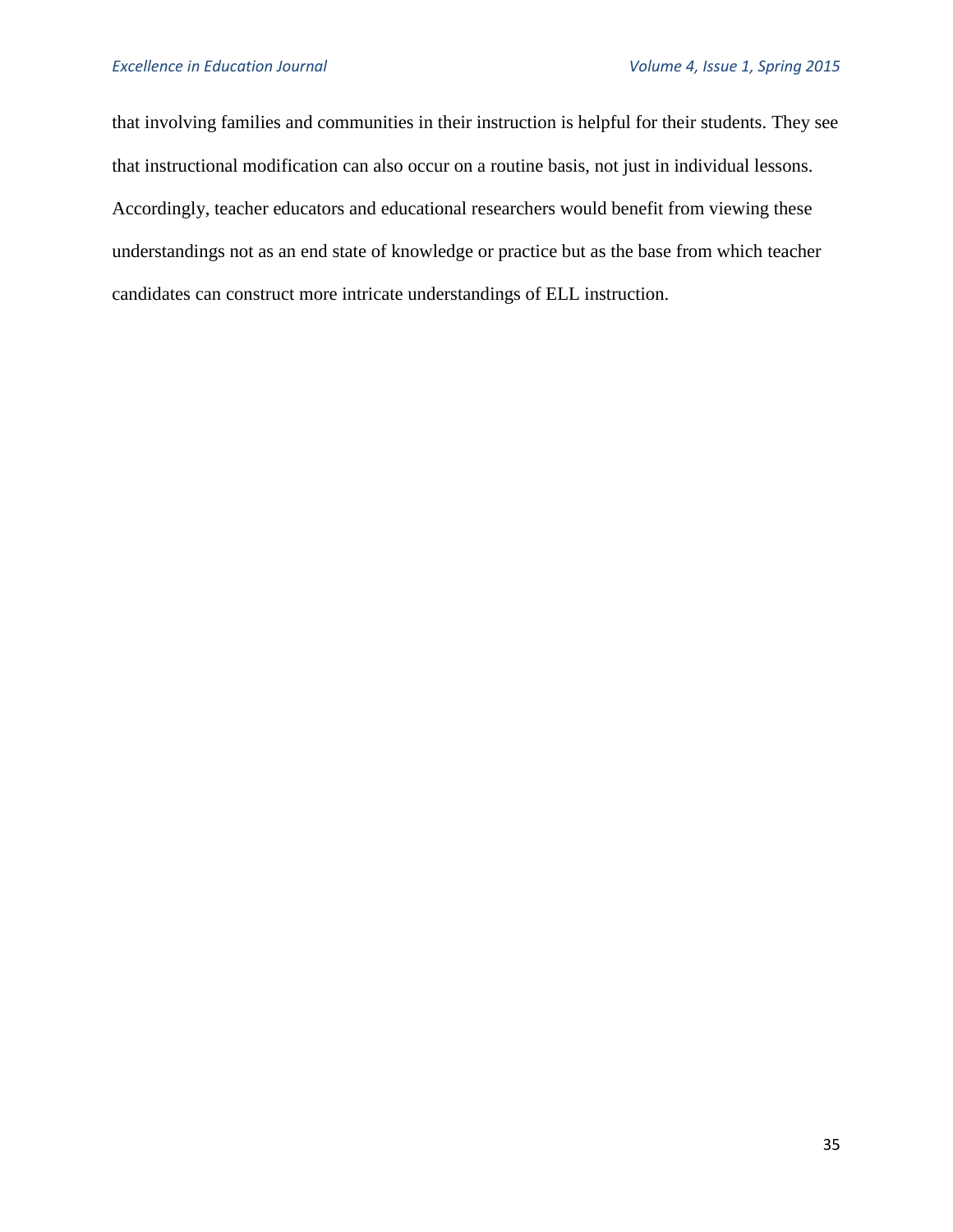#### **References**

- Aljaafreh, A. & J. P. Lantolf. (1994). Negative feedback as regulation and second language learning in the Zone of Proximal Development. *The Modern Language Journal*, 78(4), p.465-483.
- Antón, M. & F. J. DiCamilla. (1998). Socio-cognitive functions of L1 collaborative interaction in the L2 classroom. *The Canadian Modern Language Review* 54(3), p. 314- 342.
- August, D., & Hakuta, K. (1997). *Improving schooling for language-minority children: A research agenda*. Washington, D.C.: National Academy Press.
- Buchanan, T. & Burts, D. (2007). Using children's created cultures: culturally appropriate practice in the primary grades. *Early Childhood Education Journal, 34*(5), p. 329-336.
- Buriel, R., and Cardoza, D. (1998). Sociocultural correlates of achievement among three generations of Mexican-American high school seniors. *American Educational Research Journal, 25*(2), p. 177-192.
- Clandinin, D. J. (1986). *Classroom practice: Teacher images in action.* London: Falmer Press.
- Clandinin, D. J., & Connelly, F. M. (1986). Rhythms in teaching: The narrative study of teachers' personal practical knowledge of classrooms. *Teaching and Teacher Education, 2*, p. 377-387.
- Coopersmith, J. (2009). *Characteristics of Public, Private, and Bureau of Indian Education Elementary and Secondary School Teachers in the United States: Results From the 2007- 08 Schools and Staffing Survey* (NCES 2009-324). National Center for Education Statistics, Institute of Education Sciences, U.S. Department of Education. Washington, DC.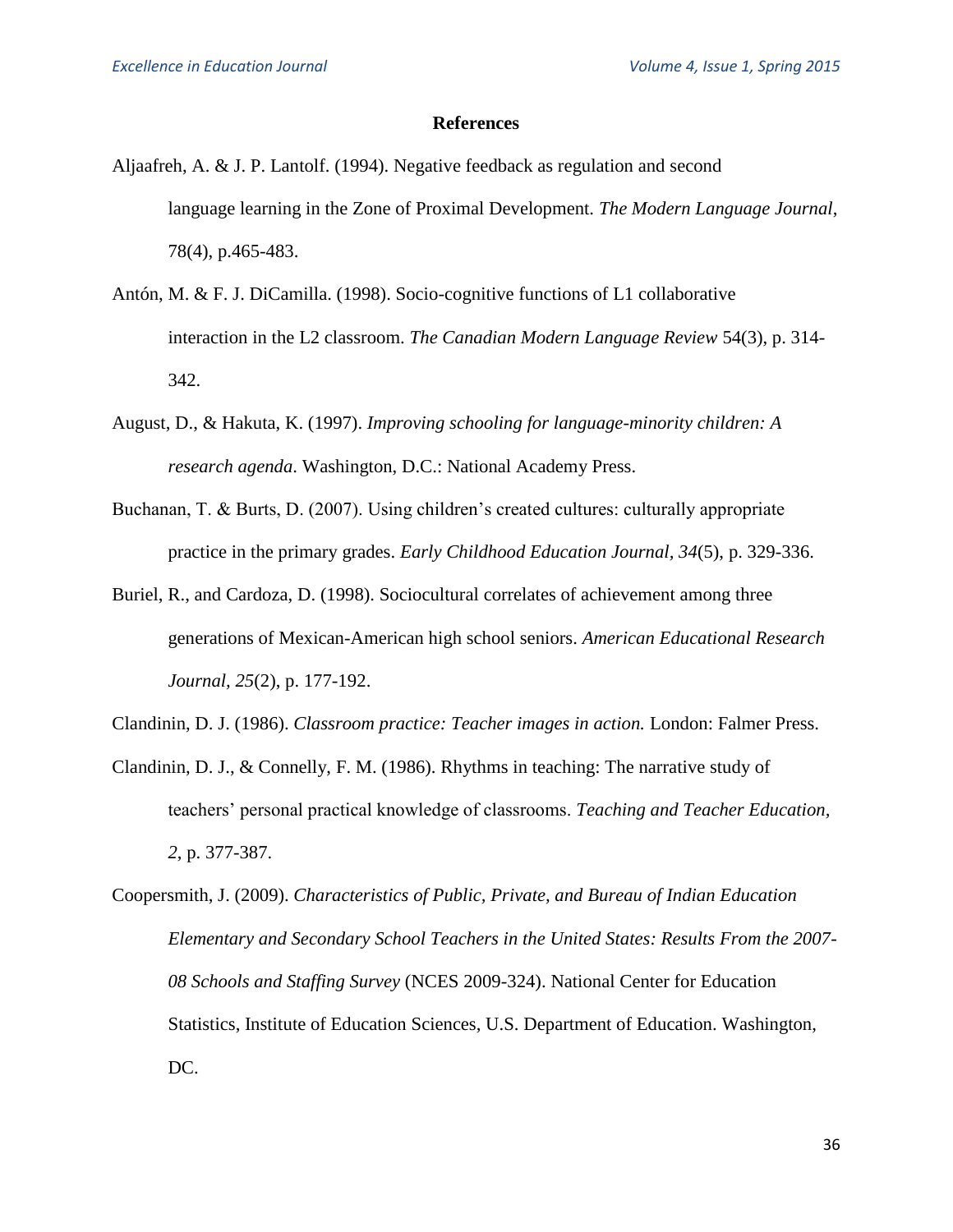- de Guerrero, M. C. M., & O. Villamil. (1994). Social-cognitive dimensions of interaction in L2 peer revisions. *Modern Language Journal*, 78(4), p. 484-496.
- de Guerrero, M. C. M., & O. Villamil. (2000). Activating the ZPD: Mutual scaffolding in L2 peer revision. *Modern Language Journal*. 84(1), p. 51-68.
- DiCamilla, F. J. & M. Antón. (1997). The function of repetition in the collaborative discourse of L2 learners. *The Canadian Modern Language Review* 53, p. 609-633.
- Erikson, F. (1987). Transformation and school success: The politics and culture of educational achievement. *Anthropology & Education Quarterly, 18*(4), p. 335-356.
- Gay, G. (2002). Preparing for culturally responsive teaching. *Journal of Teacher Education, 53*(2), 106-116.
- Gay, G. (2010). *Culturally responsive teaching: Theory, research, and practice*. New York: Teachers College Press.
- Genessee, F., Lindholm-Leary, K., Saunders, B., & Christian, D. (2006). *Educating English language learners: A synthesis of research evidence.* Cambridge, MA: Cambridge University Press.
- Golombek, P. R. (1998). A study of language teachers' personal practical knowledge. *TESOL Quarterly, 32*(3), 447-464.
- Gonzalez, N., Andrade, R., Civil, M., and Moll, L. (2001). Bridging funds of distributed knowledge: creating zones of practice in mathematics. *Journal of Education for Students Placed at Risk, 6*(1&2), 115-132.
- Grant, R.A. & Asimeng-Boahene, L. (2006). Culturally responsive pedagogy in citizenship education: Using African proverbs as tools for teaching in urban schools. *Multicultural Perspectives, 8*(4), 17-24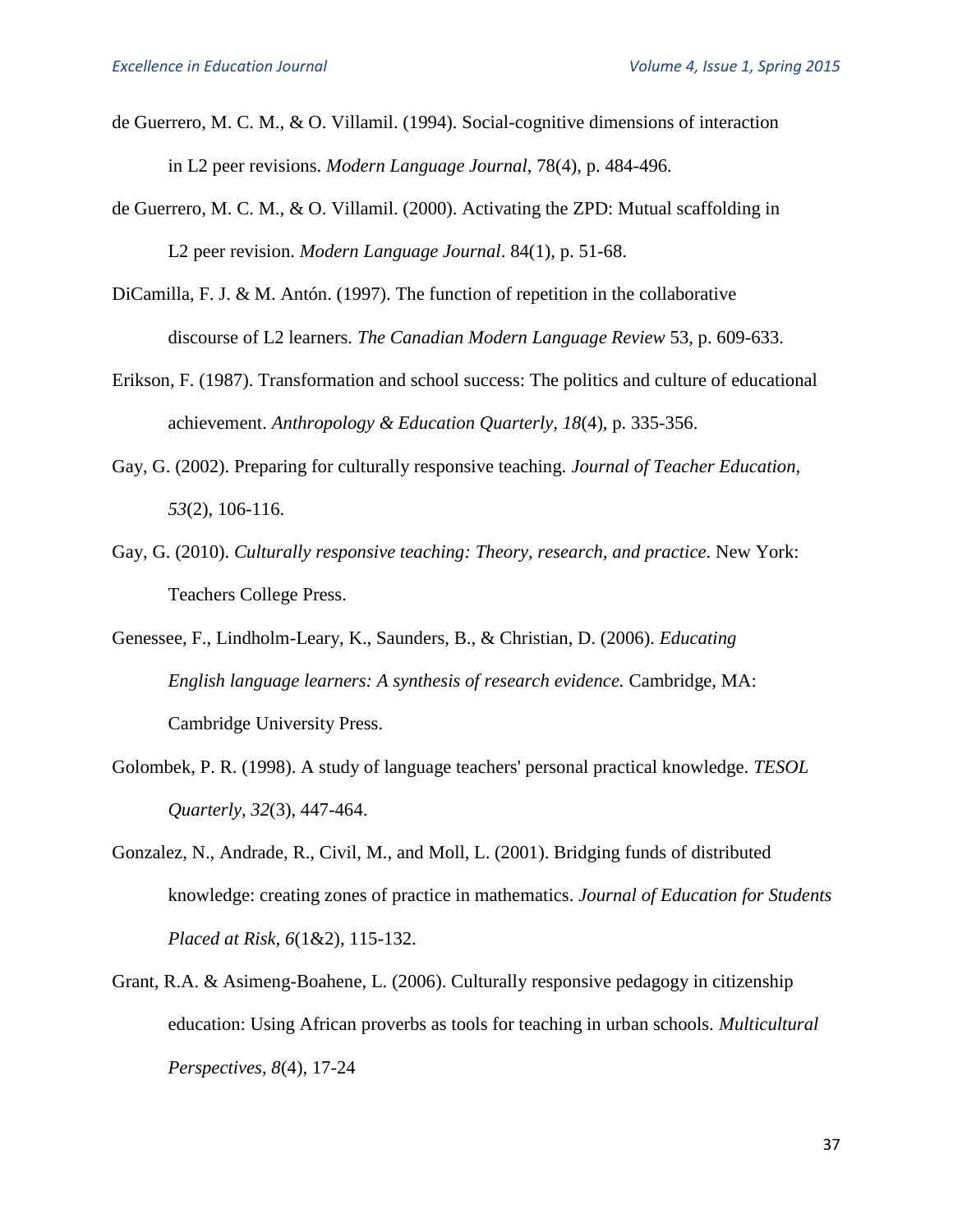Hammer, C. H., & Gerald, E. (1990). *Selected characteristics of public and private school teachers: 1987-88* (NCES 2007–496). National Center for Education Statistics, Institute of Education Sciences, U.S. Department of Education, Washington, D.C.

Heath, S.B. (1983). *Ways with Words.* New York, NY: Cambridge University Press.

- Hunter, M. (1984). Knowing, teaching and supervising. In P. Hosford (Ed.), *Using what we know about reading.* (pp. 169-203). Alexandria, VA: Association for Supervision and Curriculum Development.
- Irvine, J. (2003). *Educating Teachers for Diversity: Seeing with a cultural eye*. New York: Teachers College Press.
- Jiménez, R. T. (2000). Literacy and the identify development of Latina/o students. *American Educational Research Journal, 37*(4), p. 971-1000.
- Jiménez, R. T. (2001). "It's a difference that changes us": An alternative view of the language and literacy learning needs of Latina/o students. *The Reading Teacher*, 54(8), pp. 736- 742.
- Jimenez, R.T., Garcia, G.E., & Pearson, P.D. (1996). The reading strategies of bilingual Latina/o students who are successful English readers: Opportunities and obstacles. *Reading Research Quarterly, 31*(1), p. 90-112.
- Keigher, A. (2009). *Characteristics of Public, Private, and Bureau of Indian Education Elementary and Secondary Schools in the United States: Results From the 2007-08 Schools and Staffing Survey* (NCES 2009-321). National Center for Education Statistics, Institute of Education Sciences, U.S. Department of Education. Washington, DC.
- Lantolf, J. P. & A. Aljaafreh. (1995). Second language learning in the zone of proximal development: A revolutionary experience*. International Journal of Educational Research*, 23(7), p. 619-632.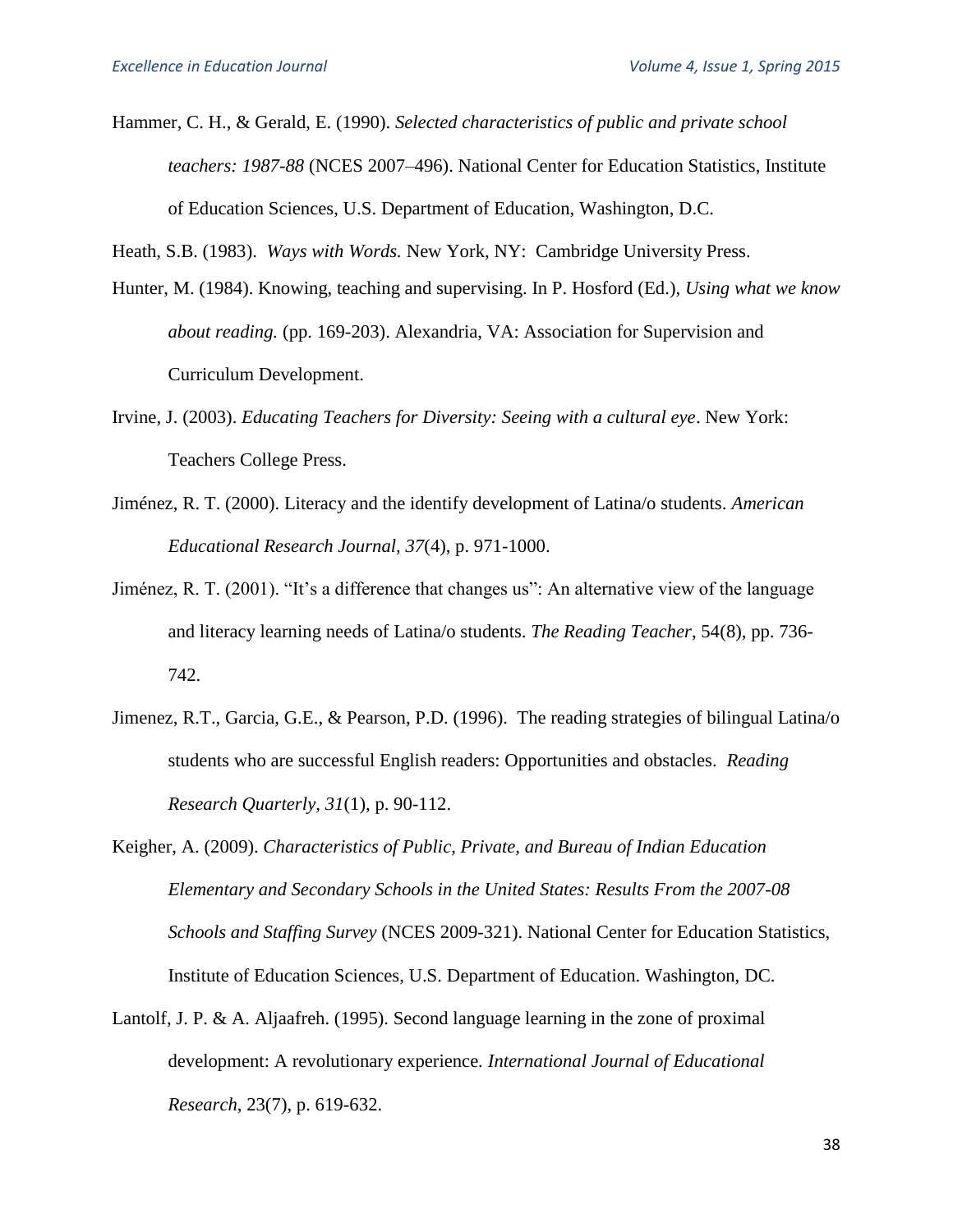- Lee, C. D. (1995). A culturally based cognitive apprenticeship: Teaching African-American high school students' skills in literacy interpretation. *Reading Research Quarterly, 30*, p. 608- 631.
- Moll, L., Amanti, C., Neff, D., & Gonzalez, N. (1992). Funds of knowledge for teaching: Using a qualitative approach to connect homes and classrooms. *Theory Into Practice, 31*(2), 132-140.
- Moll, L. C., Estrada, E., Díaz, E., & Lopes, L. M. (1980). The organization of bilingual lessons: Implications for schooling. *The Quarterly Newsletter of the Laboratory of Comparative Human Cognition, 2*(3), 53–58
- Parsad, B., Lewis, L., & Farris, E. (2001). *Teacher Preparation and Professional Development* (NCES 2001-088). National Center for Educational Statistics. Institute of Educational Sciences, U.S. Department of Education, Washington DC.
- Pew Hispanic Center. (2008). *One-in-five and growing fast: A profile of Hispanic public school students.* Washington DC: Pew Hispanic Center.
- Pew Hispanic Center. (2012). *Statistical portrait of Hispanics in the United States.* Washington, D.C.: Pew Hispanic Center.
- Purnell, P.G., Ali, P., Begum, N., & Carter, M. (2007). Windows, bridges, and mirrors: Building culturally responsive early childhood classrooms through the integration of literacy and the arts. *Early Childhood Education Journal, 34*(6), 419-424.
- Puzio, K., Keyes, C. S., Cole, M. W., & Jiménez, R. T. (2013). Language differentiation: Collaborative translation to support bilingual reading. *Bilingual Research Journal, 36*(3), p. 329-349
- Risko, V.J. & Walker-Dalhouse, D. (2007). Tapping students' cultural funds of knowledge to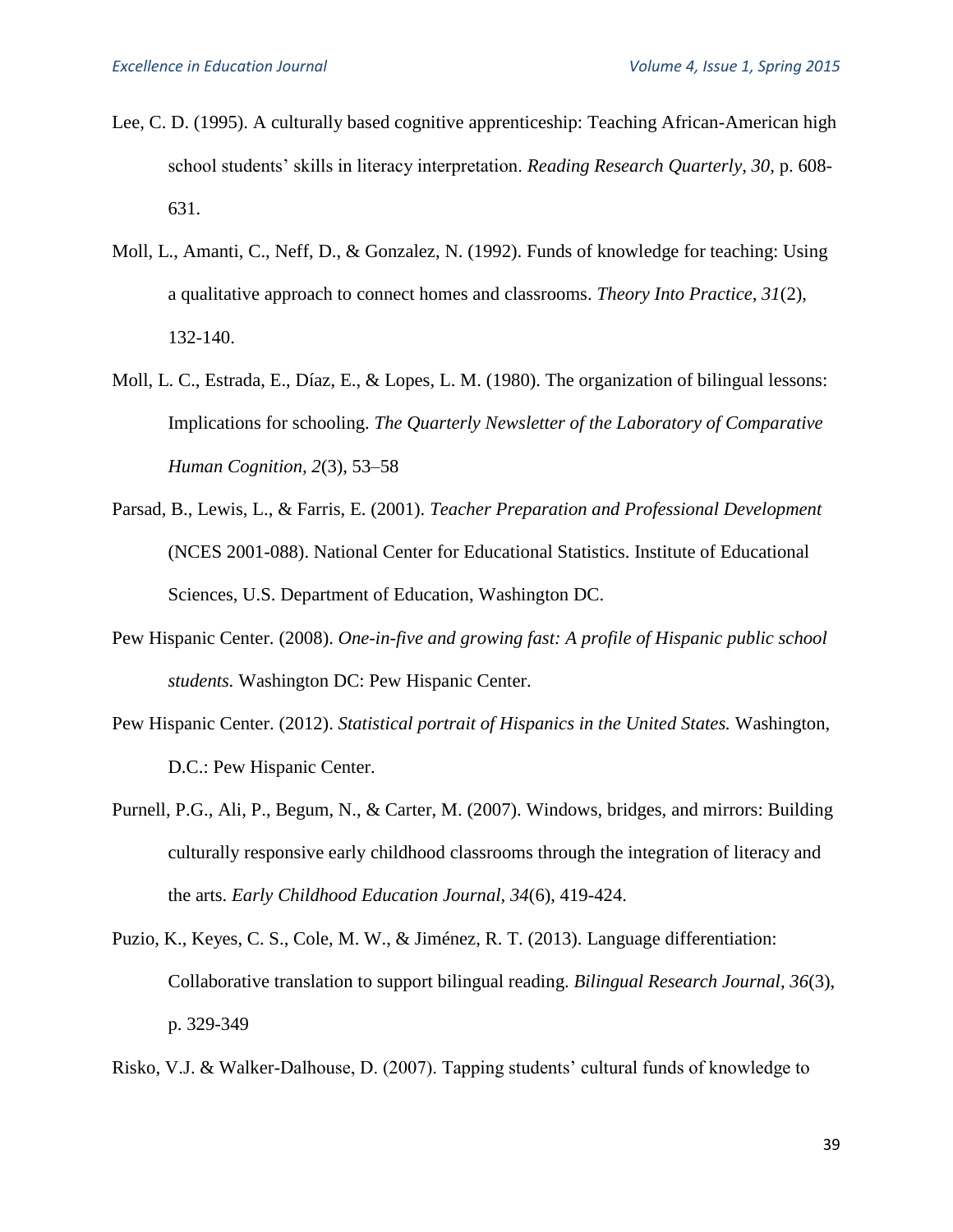address the achievement gap. *The Reading Teacher, 61*(1), 98-100.

- Sleeter, C. E. (2008). Preparing White teachers for diverse students. In M. Cochran-Smith, S. Feiman-Nemser, & J. McIntyre (Eds.). *Handbook of Research in Teacher Education: Enduring Issues in Changing Contexts*, 3rd ed. (pp. 559-582). New York: Routledge.
- U. S. Census Bureau. (2003). *Language use and English-speaking ability: 2000.* Washington, DC: Author.
- U.S. Department of Education. (2013). *Number and percentage of public school students participating in programs for English language learners, by state: Selected years, 2002- 03 through 2011-12.* Washington, D.C.: Author.
- Villegas, A.M. & Lucas, T. (2002). Preparing culturally responsive teachers. *Journal of Teacher Education, 53*(1), 20-32.
- Villegas, A.M. & Lucas, T. (2007). The culturally responsive teacher. *Educational Leadership, 64*(6), 28-33.
- Vygotsky, L. S. (1978). *Mind in society*. Cambridge, MA: Harvard University Press.
- Yau, J.L., & Jiménez, R.T. (2003). Fostering the literacy strengths of struggling Asian American readers. *Language Arts,* 80(3), pp. 196-205.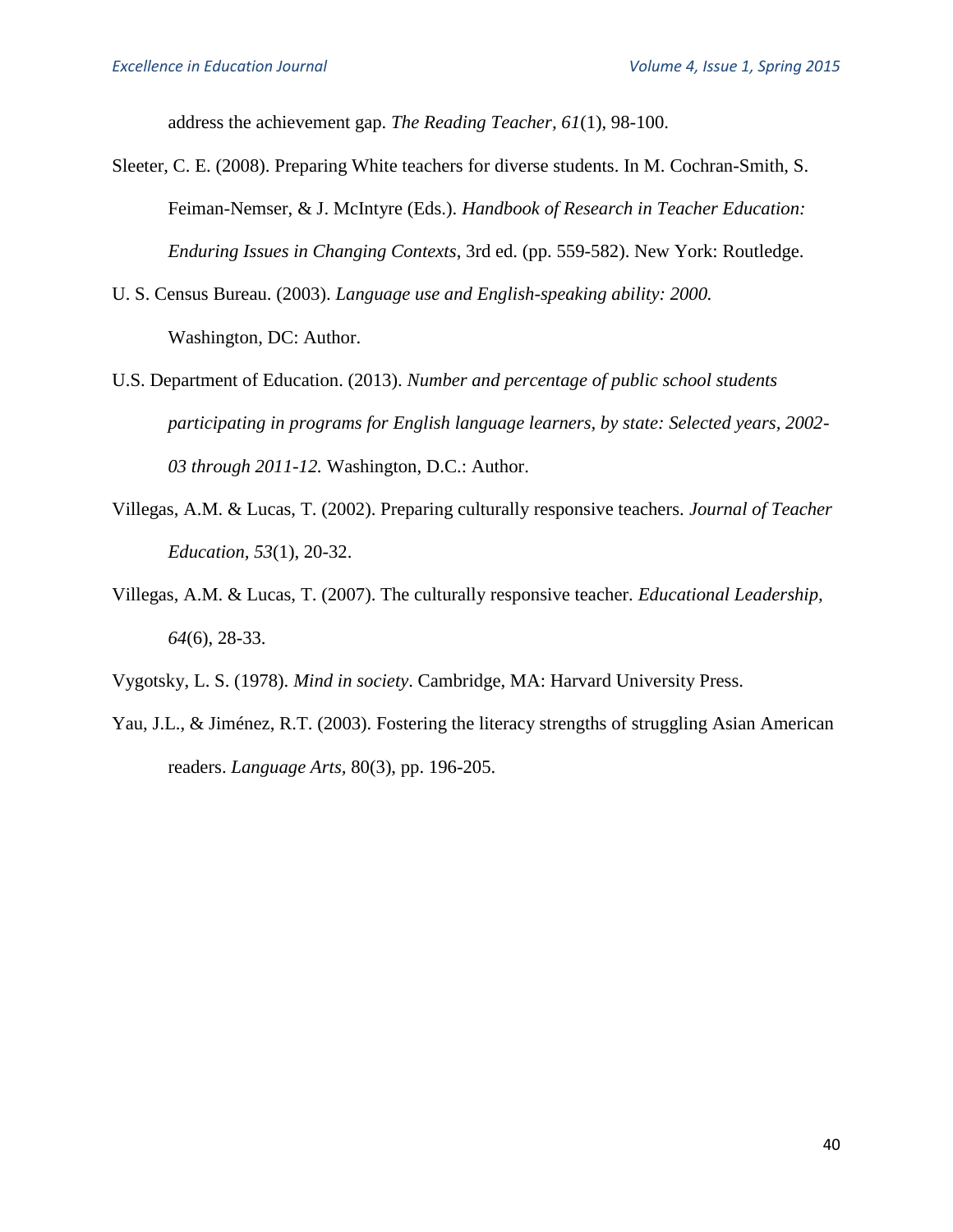| Title of Unit:                                         |  |  |
|--------------------------------------------------------|--|--|
| <b>Unit Elements</b>                                   |  |  |
| Standards/Outcomes                                     |  |  |
| "Big Picture" Guiding<br>Questions                     |  |  |
| Concept Map                                            |  |  |
| <b>Student Characteristics</b>                         |  |  |
| Learning Environment                                   |  |  |
| <b>Classroom Culture</b>                               |  |  |
| Culturally Responsive and<br><b>Inclusive Teaching</b> |  |  |
| Pre-Assessment                                         |  |  |
| <b>Summative Assessment</b>                            |  |  |
| <b>Lesson Sequencing</b>                               |  |  |
| Resources                                              |  |  |

Unit Plan Organizer

*Figure 1*. Unit Plan Organizer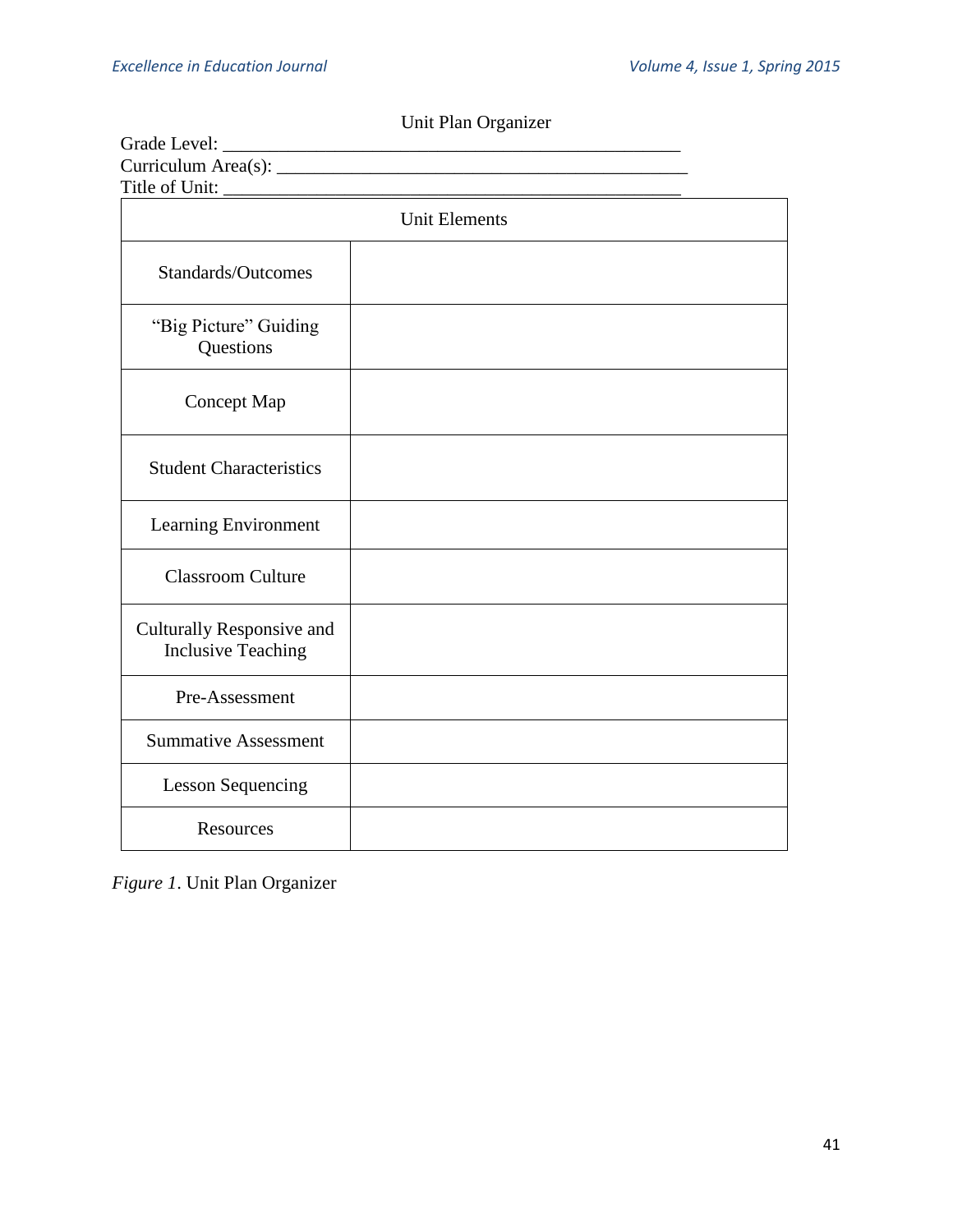# Lesson Plan Organizer

Topic of Lesson: \_\_\_\_\_\_\_\_\_\_\_\_\_\_\_\_\_\_\_\_\_\_\_\_\_\_\_\_\_

| <b>Lesson Plan Elements</b>                                                                   |  |
|-----------------------------------------------------------------------------------------------|--|
| Learning Outcomes for<br>Students (Based on Unit<br><b>Standards &amp; Outcomes</b><br>Above) |  |
| Prerequisite<br>skills/knowledge                                                              |  |
| <b>Individual Learner</b><br>Characteristics.                                                 |  |
| <b>Anticipatory Set</b>                                                                       |  |
| Procedures/Methods<br>and Strategies                                                          |  |
| Instructional<br>Accommodations/<br>Modifications                                             |  |
| Lesson-specific logistics                                                                     |  |
| Closure                                                                                       |  |
| <b>Formative Assessment</b>                                                                   |  |
| Technology                                                                                    |  |
| Follow-up/Extensions                                                                          |  |

*Figure 2*. Lesson Plan Organizer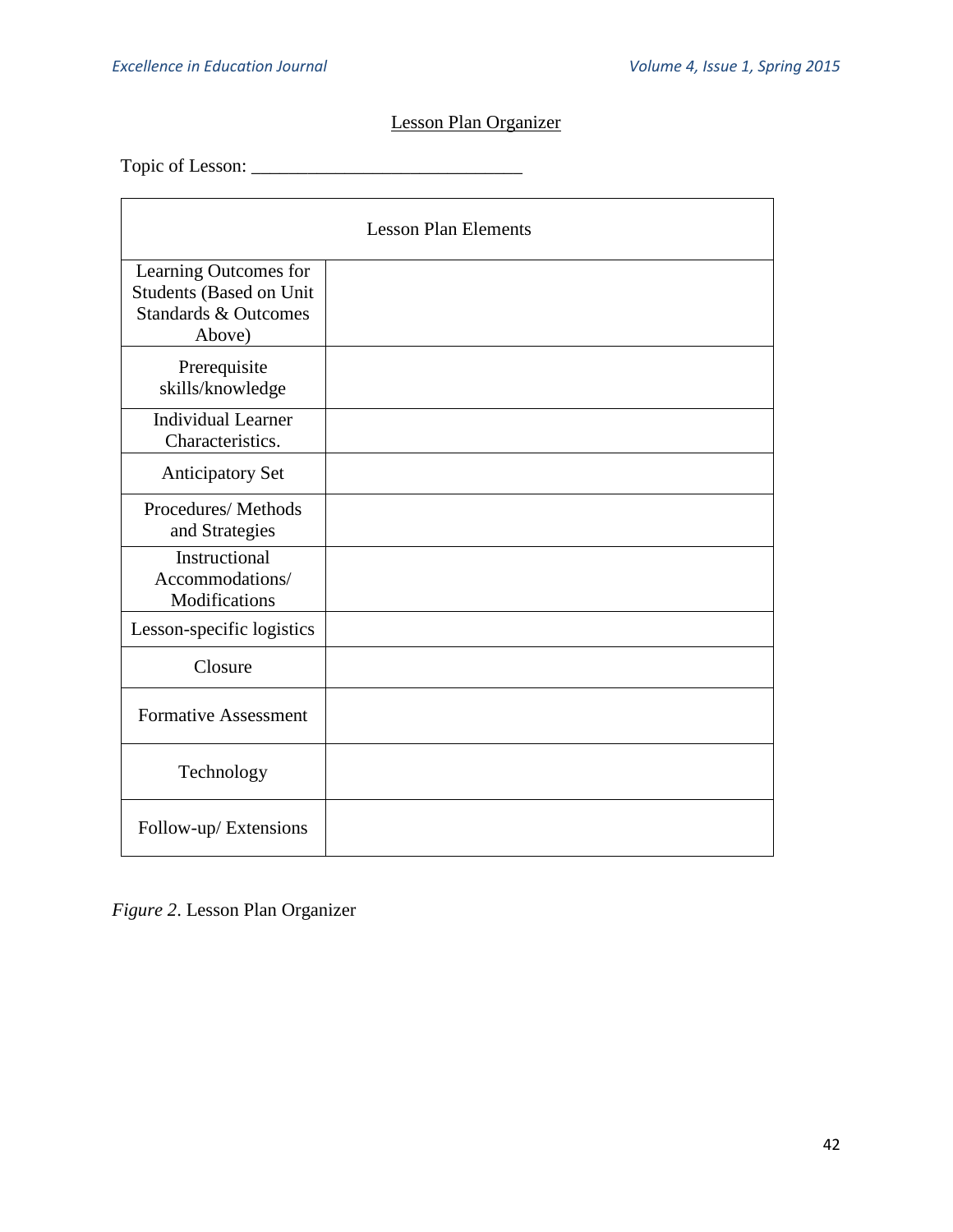- I would place them near bilingual students so they can help them as well;
- One of the students is Indian so I will place him with another Indian student who I know has the same practices and beliefs at home. The other student is Hispanic and I will place him with our other Latino student;
- I can also pair my ELL students with another student who speaks their language and could translate to them if it is possible in my classroom;
- Cooperative learning is also a great way to allow students to take on roles that they are confident in and will allow them to succeed and help their peers;
- I can pair up my ELL students in with my higher performing students so that the higher performing students can explain to my ELL students what is happening in the story;
- I think that the ELLs will benefit from working in small groups for this assignment. Their peers may be able to assist them when they cannot find something;
- I can place my ESOL students with either a buddy who can translate to them if possible.
- For my ELL's I will have each ELL at a different table with English-speaking students so they can get ideas.
- The reason I am mixing them with English Speaking Students is because many times, students learn best through his or her peers.

*Figure 3*. Modifications focused on peer assistance.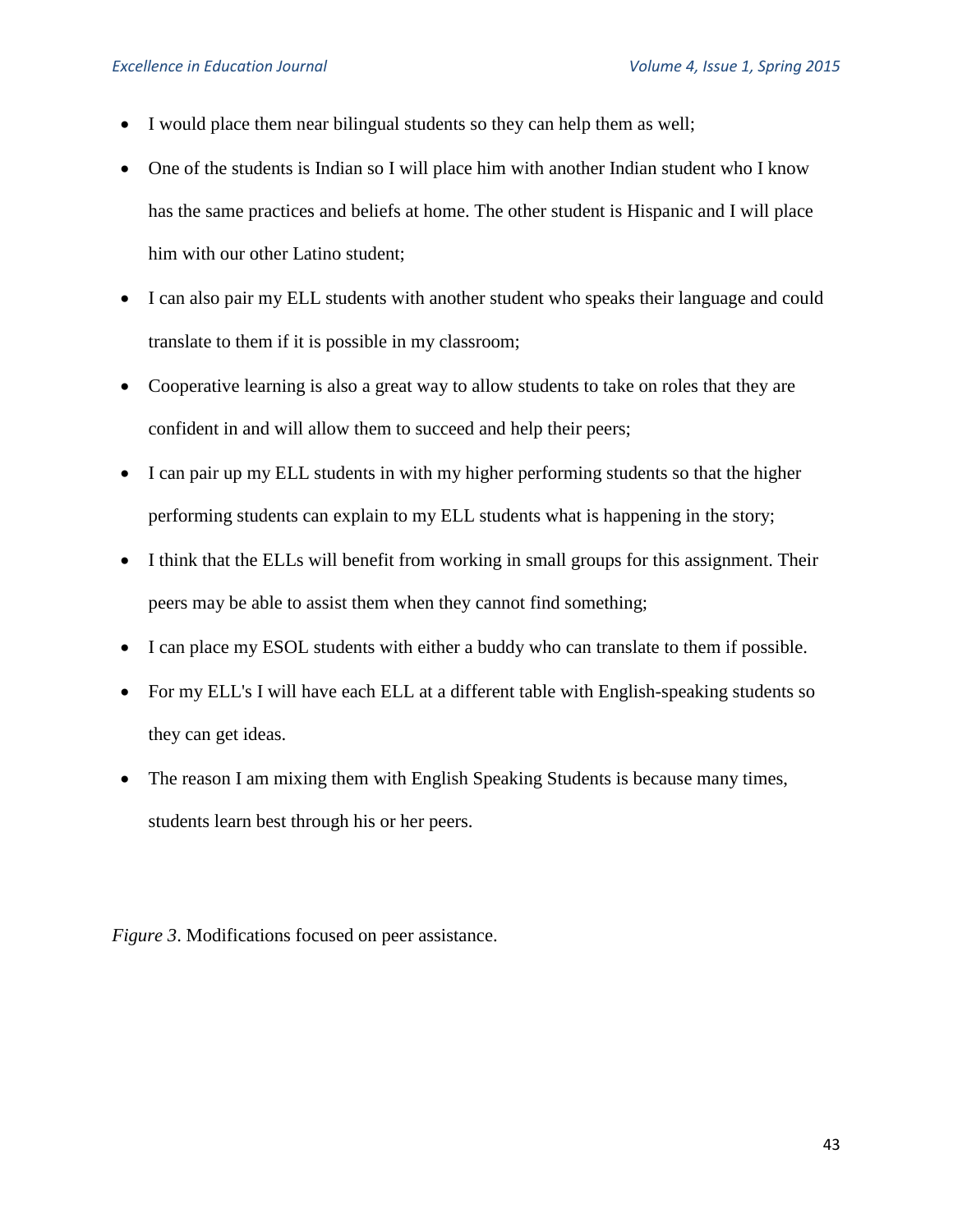- For my ELL's I will have each ELL in the SAME group and they can write their own poem in any language they prefer;
- I will also be allowing the students, in some lessons, to write in their own language and translate it back to English;
- Her persuasive writing will be in her native language, Spanish;
- Each student in this group will be provided with a Spanish/English dictionary and will complete the model in both languages;
- If the student is knowledgeable of myths from their culture, they would share with the class in their native language and translate to the class for comprehension;
- The students learning English would listen to a variety of Spanish poems or Skippy Jon Jones books;
- I could let them listen to it on tape in their native language. While we are discussing I can place them in a group with another CD player that will tell the book in their native language;
- This student can use the computer to translate words to English if necessary;
- I can send bilingual books home that are in both Spanish and English for my Spanish speaking ELL students to practice reading at home with their family;
- Poetry will be read in Spanish for the two students learning English;
- I will give the ELL students a copy in their native language.

*Figure 4*. Modifications focused on native language use.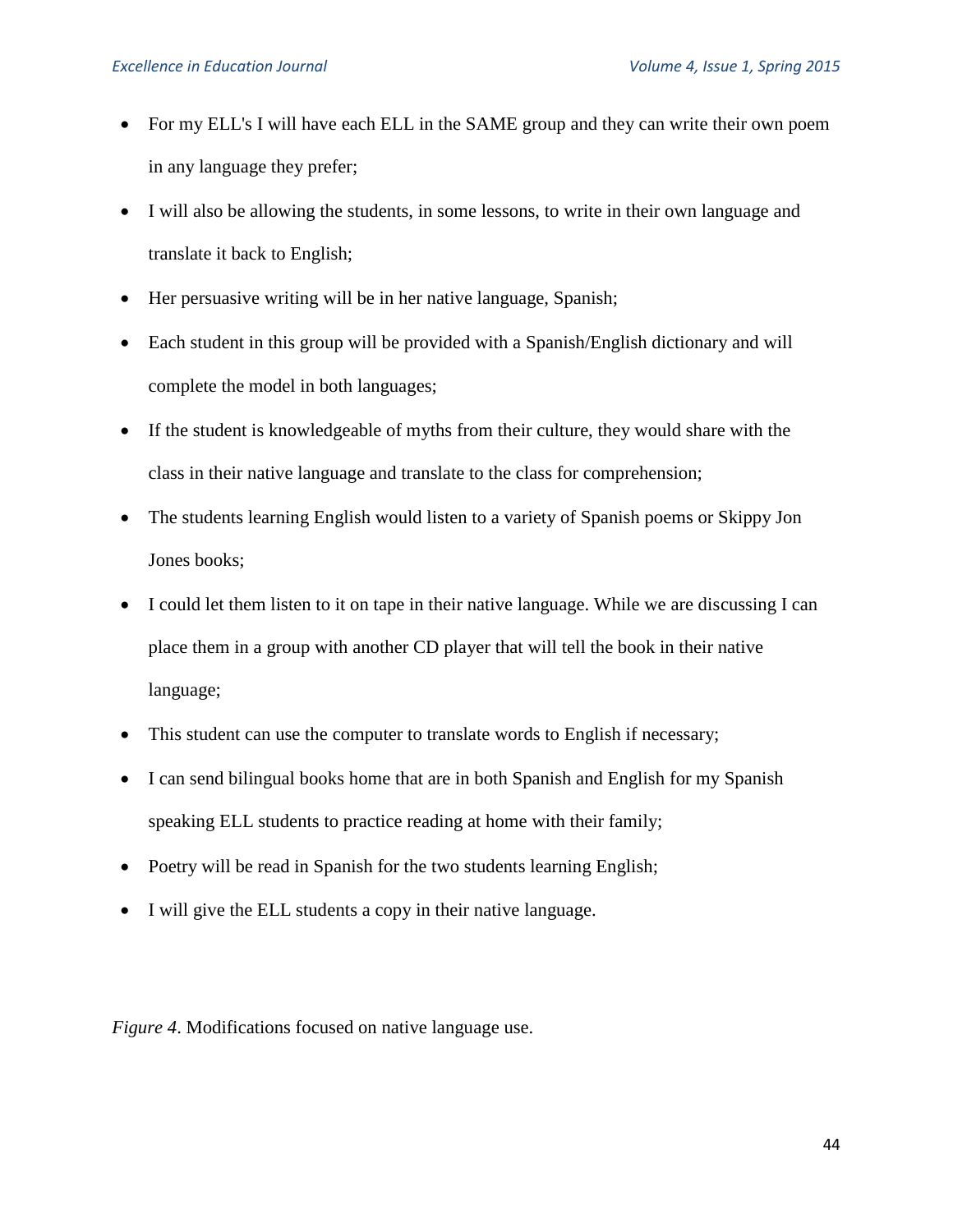- I will encourage parents to come in and talk about some experiences they have gone through;
- This will allow students to represent their own values and write from their own perspective of what they find to be good, a desirable code of conduct, or moral;
- I can work with the parents of my ELL students to figure out some cooperative things we could both do as a team to make the student successful;
- At the end of the unit, students will participate in a Culture Day where they are allowed to bring food, clothes, or any representation of their own culture or a culture they are interested in to share with the rest of the class;
- One of the students is Indian so I will place him with another Indian student who I know has the same practices and beliefs at home;
- Students will have the chance to be able to bring in their knowledge and ways of learning these stories from their home life;
- Allowing students to share text-to-self as well as other familiar connections will be vital to making this unit culturally responsive and inclusive to all students;
- The biggest way that I plan to create a culturally responsive and inclusive environment is by inviting the families of the students to come in and see what the students have been working on. Not only will the families get to listen to the Alphabet speeches the students have prepared, but the work the students have completed throughout the entire unit will be on display for all the families to see. Not only will inviting the families of the students make the students feel more included, but it will also give me the opportunity to see their lives outside of the classroom;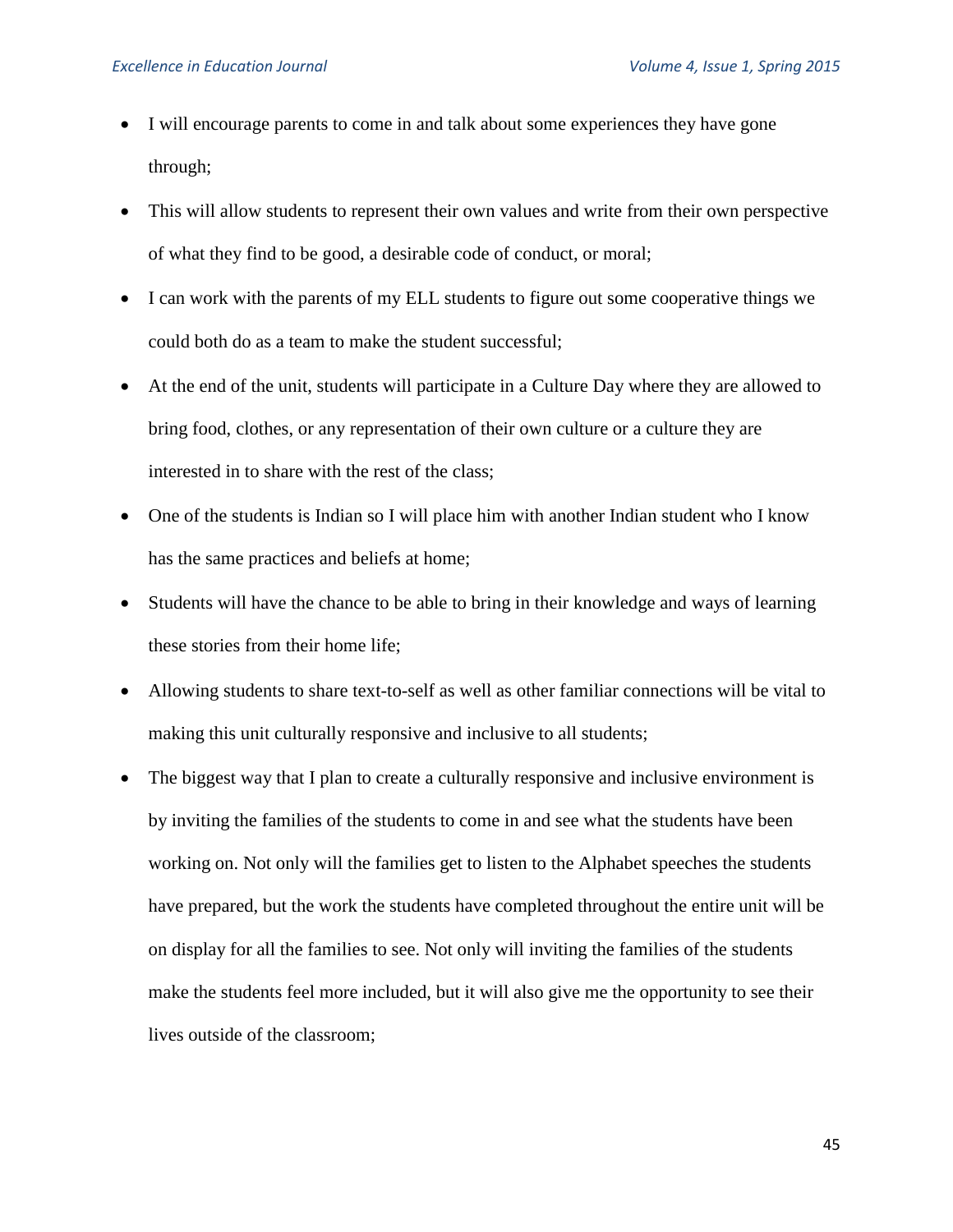- Any letters that need to go home to parents will be written in Spanish as well as English. This is because many of the ELL students in my class have parent's that speak little no English at home;
- Parents are welcome to visit and volunteer in the classroom at any time; and
- I would ask parents to send in a book that is reflective of their family's culture. These books would be explored throughout the unit, to reinforce the idea of common themes across the genre, and similarities in the stories in different cultures.

*Figure 5*. Modifications focused on family and community involvement.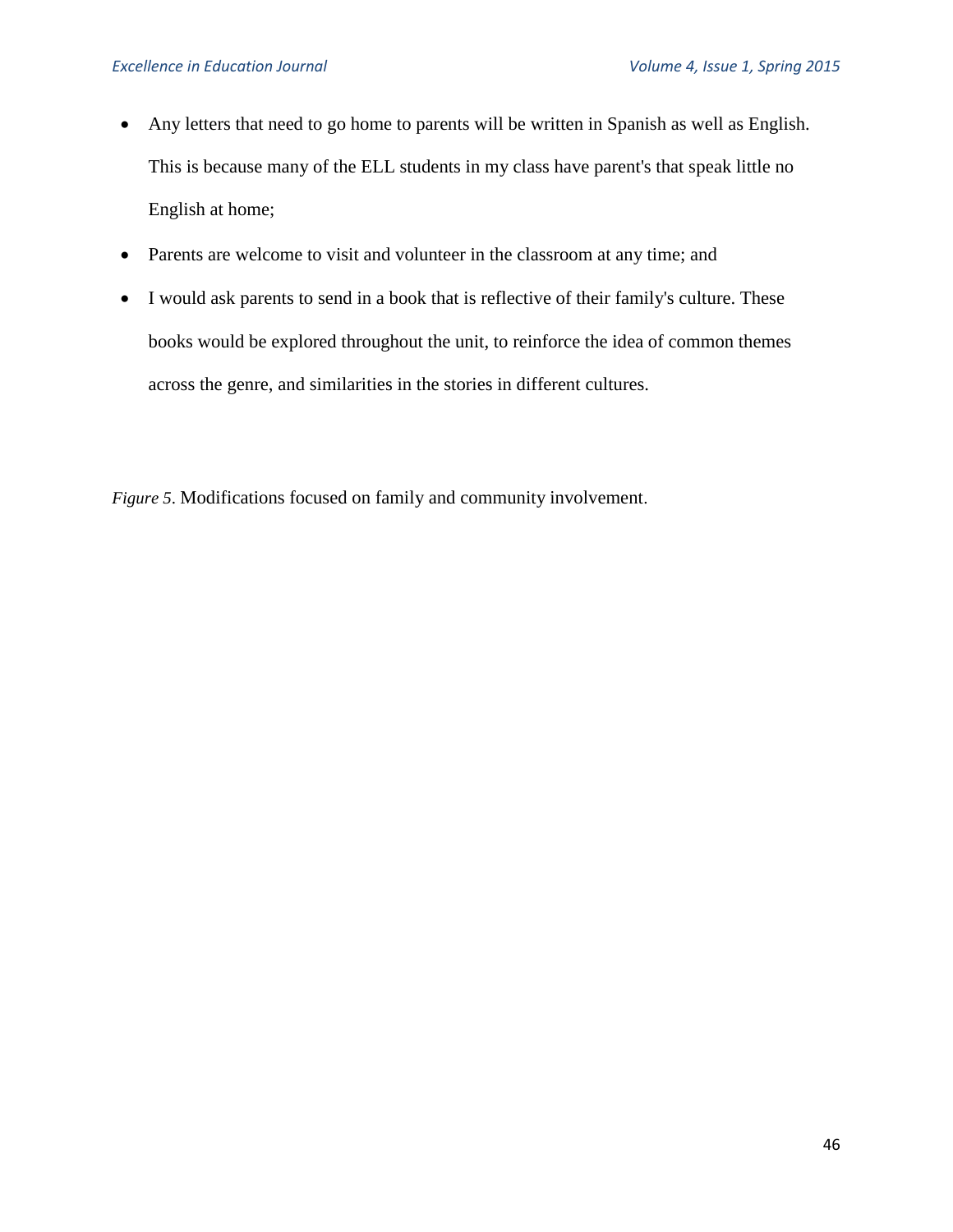- I would take into account any ELL students that I had in the class that may need extra support from various students in the class or even support staff around the school. I would be sure to address the needs of any students with an IEP and tailor the lesson for their comprehension;
- ELL and lower level students will get additional assistance with the lesson as needed;
- Reading the books aloud, modeling the projects beforehand, and discussing what we had learned from the books, while also doing a Venn diagram as a class. This helps to ensure that no student feels lost on their own;
- I will provide specific language support to my student who struggles verbally. This student struggles with being vocal so I will assist her by prompting her and explaining the instructions one-on-one; and
- I will provide my one-on-one help with my ELLs students. They can present their understanding through drawing in this lesson.
- I have provided them with the vocabulary for the activity so that they can have conversations with fellow classmates.

*Figure 6*. Non-lesson specific modifications.